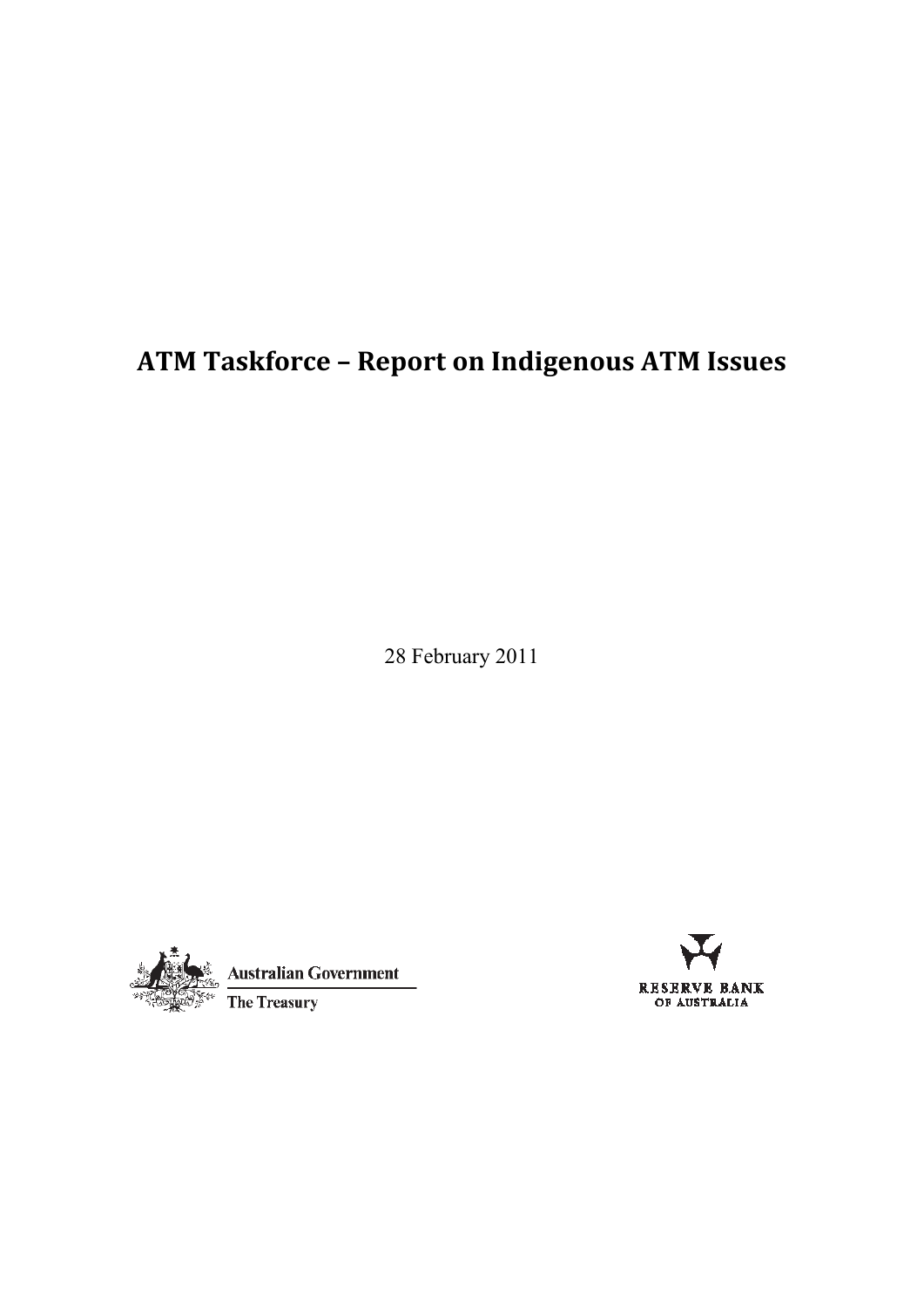#### © Commonwealth of Australia 2011

#### ISBN 978-0-642-74782-2

This publication is available for your use under a Creative Commons Attribution 3.0 Australia licence, with the exception of the Commonwealth Coat of Arms, the Treasury logo, the RBA logo, photographs, images, signatures and where otherwise stated. The full licence terms are available from http://creativecommons.org/licenses/by/3.0/au/legalcode.



Use of Treasury and RBA material under a Creative Commons Attribution 3.0 Australia licence requires you to attribute the work (but not in any way that suggests that the Treasury or the RBA endorses you or your use of the work).

*Treasury and RBA material used 'as supplied'* 

Provided you have not modified or transformed Treasury or RBA material in any way including, for example, by changing the Treasury or RBA text; calculating percentage changes; graphing or charting data; or deriving new statistics from published Treasury or RBA statistics – then Treasury and the RBA prefer the following attribution:

*Sources: The Australian Government the Treasury and the Reserve Bank of Australia*

Derivative material

If you have modified or transformed Treasury or RBA material, or derived new material from those of the Treasury or the RBA in any way, then Treasury and the RBA prefer the following attribution:

*Based on The Australian Government the Treasury and Reserve Bank of Australia data*

#### **Use of the Coat of Arms**

The terms under which the Coat of Arms can be used are set out on the It's an Honour website (see www.itsanhonour.gov.au)

#### **Other Uses**

Inquiries regarding this licence and any other use of this document are welcome at:

Manager Communications The Treasury Langton Crescent Parkes ACT 2600 Email: medialiaison@treasury.gov.au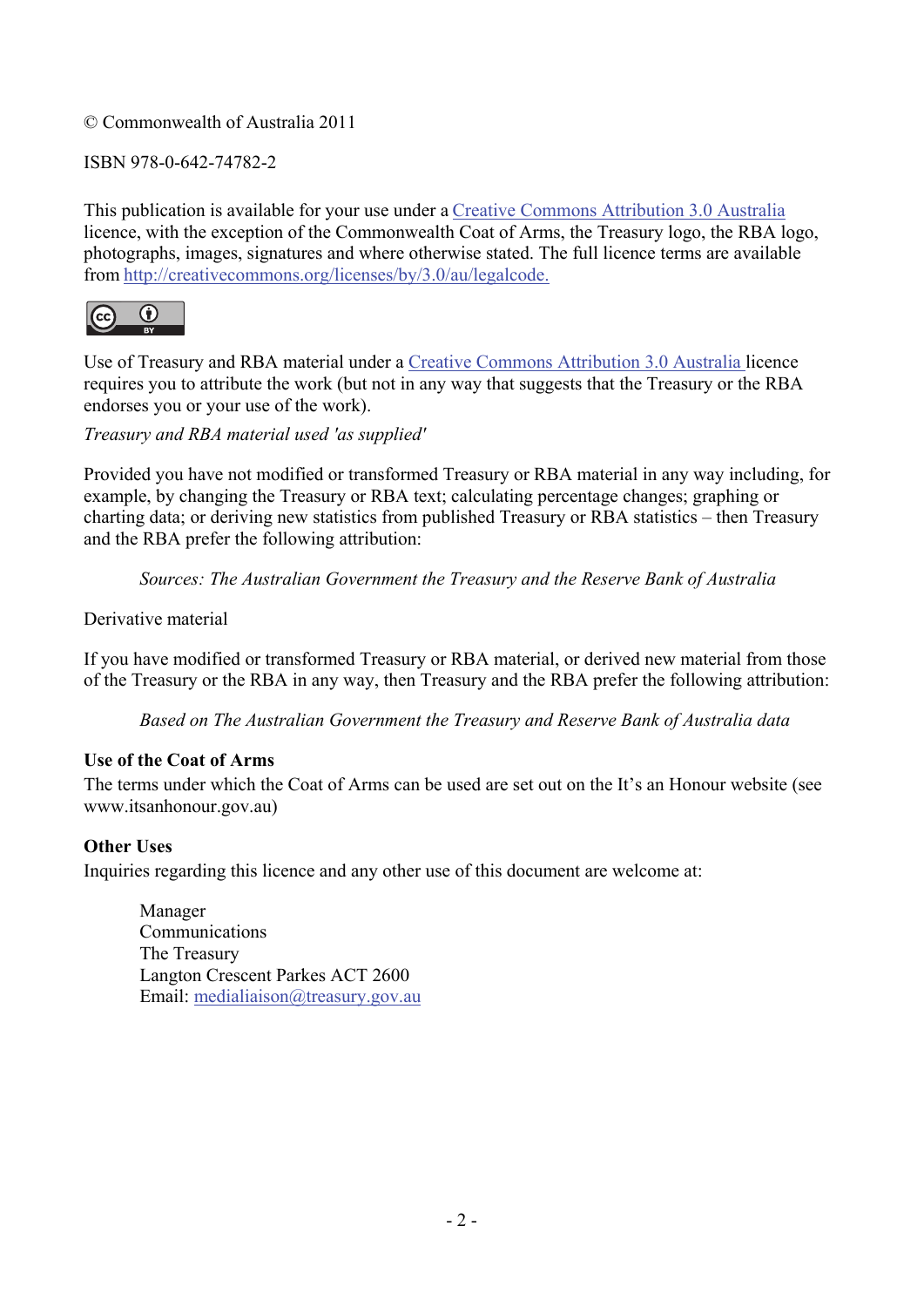# **ATM Taskforce – Report on Indigenous ATM Issues**

#### **Overview**

On 12 December 2010, the Government announced that the Reserve Bank of Australia and Treasury would establish a joint taskforce to monitor and enhance ATM competition reforms. The taskforce was asked to provide an early report in February 2011 on appropriate action for dealing with ATM issues specifically affecting Australian Indigenous and other remote communities. The taskforce will report in June on the need for further action to enhance ATM competition reforms generally (see Attachment A for the terms of reference).

A typical consumer in a very remote location spends much more in aggregate on ATM fees than their urban counterpart. In large part, this reflects a lack of alternatives to paying a direct charge at an ATM each time they need to make a balance enquiry or access cash. This is not a new issue, and has been the subject of various reports since the mid-1990s, but the taskforce has been able to shed some light on a number of issues as follows:

- ATMs are an efficient means of providing a critical service for residents in remote Indigenous communities, who are more reliant on ATMs than other Australians;
- typically, remote consumers only have access to one independently owned ATM and, therefore, have no alternative to paying direct fees for balance enquiries and cash withdrawals;
- no evidence was found of excessive direct fees in remote communities as suggested in other recent reports, however, unlike residents in more urban settings, residents in very remote locations do not have free access to ATM services (or even EFTPOS cash-outs); and
- this is exacerbated by frequent balance enquiries and cash withdrawals in Indigenous communities. This behaviour reflects a lack of both infrastructure and financial literacy, as well as some specific cultural issues facing Indigenous Australians. While efforts to address these particular issues would be helpful, the key problem is that the current access provided by the market is costly for individuals in remote Indigenous communities.

The taskforce notes that more information in some areas would be helpful in order to support the development and implementation of strategies to address the issue.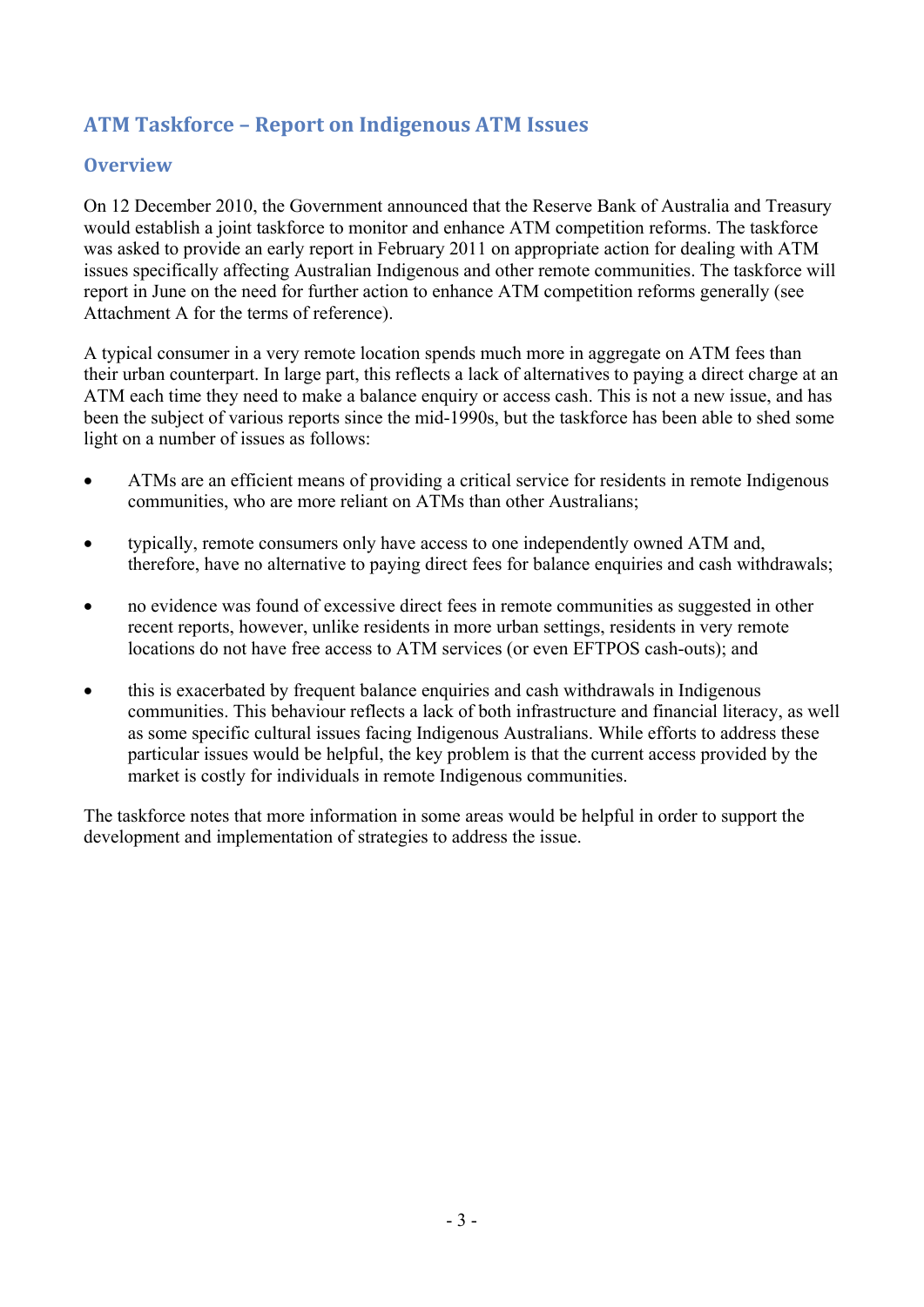# **I. The Work of the Taskforce**

1. The taskforce focused on the impact of ATM fees on residents of very remote Indigenous communities ('remote Indigenous communities'). This reflects specific concerns that have been raised in relation to this issue, most recently in a November 2010 report by the Australian Financial Counselling and Credit Reform Association (AFCCRA) on ATM fees in Indigenous communities. However, the taskforce's report also deals with broader issues relating to ATM fees across remote communities in Australia more generally.

2. The taskforce collected pricing data from ATM providers covering ATMs across Australia (see Attachment B). The taskforce also worked with community groups to survey a selection of stores in remote Indigenous communities regarding ATM facilities.

3. In addition to its data collecting activities, the taskforce engaged with: several non-government organisations that provide Indigenous financial counselling services; selected Authorised Deposittaking Institutions (ADIs) and independent ATM providers that have a significant presence in Indigenous communities; and federal and state government agencies responsible for service provision in remote Indigenous communities (Attachment C). The taskforce reviewed existing reports on the ATM network and access to financial services in remote Indigenous communities (Attachment D). With the assistance of AFCCRA, representatives from the taskforce visited several remote Indigenous communities in central Australia.

4. The Department of Families, Housing, Community Services and Indigenous Affairs (FaHCSIA) and the Australian Securities and Investments Commission (ASIC) are responsible for Indigenous policy and consumer protection in the financial sector, respectively. The taskforce worked closely with these two agencies to produce this report.

5. The most recent census (2006) identified 1 008 very remote discrete Indigenous communities. Of these, 767 had populations of less than 50 people and only 12 had populations of greater than 1 000 people (for more information see Attachment E).

# **II. What the Taskforce Found**

### *Provision of ATM services*

6. The taskforce identified around 600 ATMs located in postcodes that are in very remote areas of Australia ('remote ATMs'). Some of these ATMs are located in remote Indigenous communities.

7. Nearly 80 per cent of these remote ATMs are owned by independent (non-ADI) ATM providers. Australia has a number of independent providers, with two of these being relatively large players in the ATM market overall. These companies do not offer accounts or other banking services. Their focus is on the commercial provision of ATM services, often in conjunction with business owners, or ADIs that want to have their brands on ATMs but not necessarily own and manage them. Independent owners depend on revenue from direct fees on ATMs.

8. A customer transacting at their own ADI's ATM network does so free of charge (although some financial institutions charge their own customers for ATM transactions once they have exceeded a certain threshold in a given month). Transactions at a 'foreign' ATM (i.e. not part of a network belonging to the customer's ADI) are usually charged directly by the ATM owner. A typical direct fee for a cash withdrawal or a balance enquiry is \$2.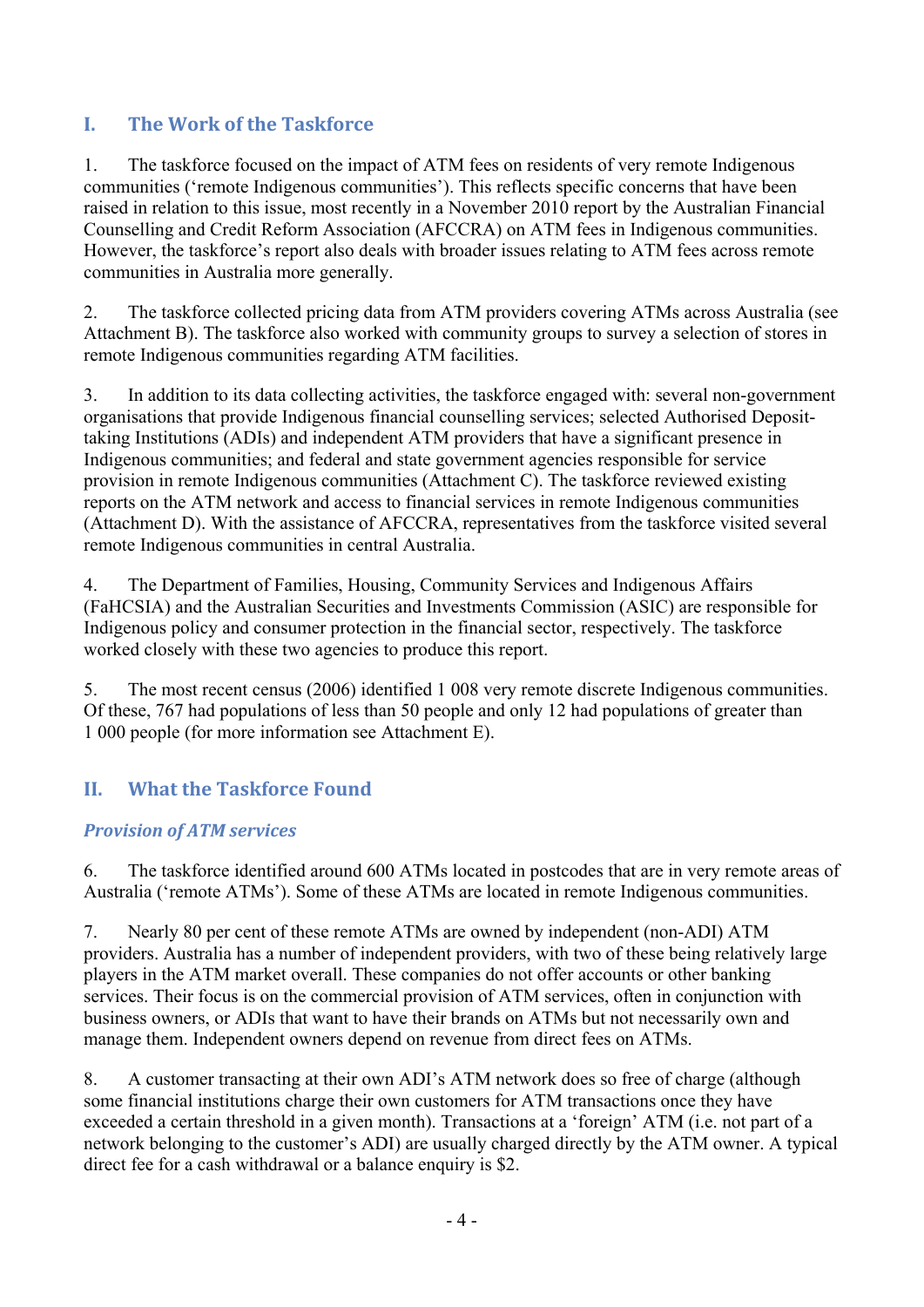9. This direct charging regime has been in operation since March 2009. Previously, independent owners received around \$1 for a transaction from the customer's ADI (via what is known as an interchange fee); this was charged to the customer's account via a 'foreign' transaction fee (\$2 was typical), which covered the interchange fee as well as a fee levied by the customer's own ADI. Under the new regime, customers transacting at a foreign ATM are charged a direct fee, which is often similar in magnitude to that which they were being charged under the old regime. Two of the key differences now are that the customer sees the direct fee upfront (with the option to cancel the transaction at no cost) and the ATM owner receives this entire fee, changing the business case around ATM provision.

10. Allowing ATM owners to determine and recoup the full charge levied on customers for a transaction has enabled independent operators to expand their networks to sites that previously were unprofitable and increase the profitability of existing ATMs. Indeed, there is evidence that the availability of ATMs in remote locations has improved since these reforms. In particular, over 80 ATMs were installed in very remote locations in 2009-10. This compares with an average of around 50 new remote ATMs in each of the previous three financial years.

11. Residents of remote Indigenous communities are unlikely to have direct access to ATMs operated by the ADIs that hold their accounts. They are more likely to rely on ATMs owned by independent providers (or an ADI that is not their own). This means that they have less capacity than other Australians to avoid ATM fees through behavioural change. (See Attachment E for a brief description of the evolution of current financial arrangements relevant to remote Indigenous communities.)

12. In the absence of an ADI presence in remote Indigenous communities, independent ATM network operators play a key role in the provision of ATM services to these locations. In part this is likely to reflect the ability of independent owners to extract more revenue from every transaction (unlike ADIs, which provide free transactions to their own customers), and therefore are able to provide services in more costly locations. It may also reflect the fact that independent owners have a business model based on relatively simple machines, which can be maintained and serviced to a large degree by store managers themselves.

13. There is significant variation in contractual arrangements between ATM providers and stores. However, stores in very remote locations are typically responsible for stocking the machines with cash and paper for receipts, paying for insurance and communications and in many instances conducting minor repairs with remote support from providers; providers send technicians to stores when more major repairs are needed. In some cases, if an ATM fails to yield a minimum level of transactions, the store may be required to compensate the network provider. In such cases, the store will normally share in revenue generated by transactions above the minimum level. These types of arrangements provide an incentive for stores to enter into contracts only if they judge that there will be sufficient demand for ATM services. It also provides an incentive for stores to encourage customers to use ATMs. At the same time, stores often prefer customers to use ATMs rather than EFTPOS as it reduces the call on their own time and resources.

14. In addition to providing ATM services, many stores also provide access to EFTPOS, including the ability to take cash out after purchasing goods. (However, it is worth noting that the cost to stores of providing cash via EFTPOS can be more than it is via the ATM in the store; see below for further discussion of this.) Stores are, therefore, a key point of access to financial services in remote Indigenous communities.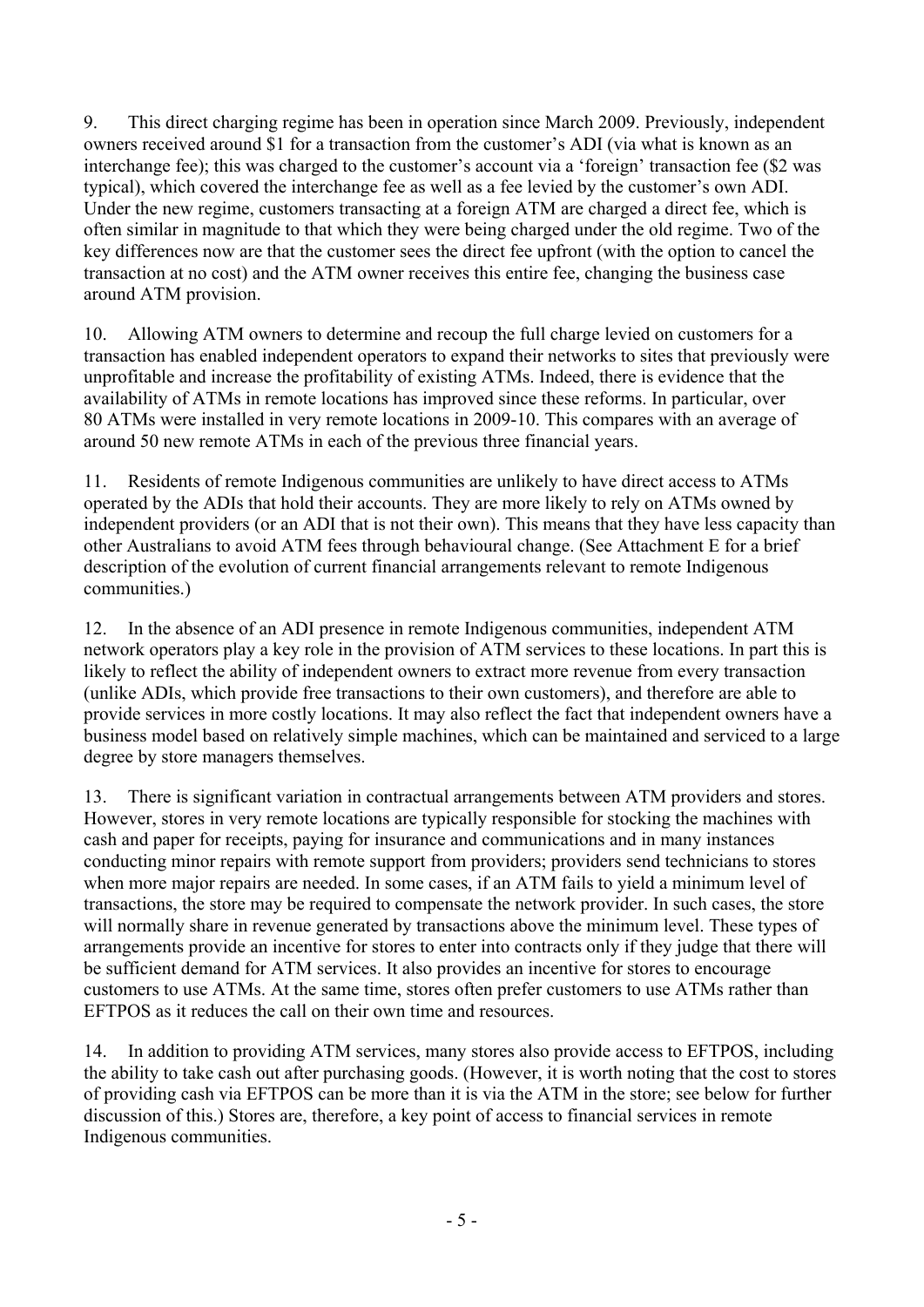15. Obtaining and handling cash to be used in the till and the ATM in the store can impose a sizeable burden on stores in terms of both time and money. Many stores organise for their ADI to package up cash so that it can be flown in on the weekly mail planes. In addition to processing costs (levied by the ADI), stores must cover the cost of insurance and freight. They also have to store the cash securely on their premises. The taskforce was told of many cases of stores being short of cash for extended periods of time, forcing them to impose strict limits on ATM withdrawals and EFTPOS cash-outs.

### *Fees for ATM services*

16. Direct fees for an ATM are ultimately set by the ATM owner, although stores may have the capacity to influence fees. Contracts between independent ATM providers and stores will set out these fees as well as risk-sharing arrangements that compensate owners when transaction volumes are low and provide a share of ATM revenue to stores when transaction volumes are high.

17. The taskforce surveyed all ATM owners (independents and ADIs) to determine the level of direct fees charged at every ATM around Australia. We examined the level of fees that apply to both balance enquiries and cash withdrawals.

18. The taskforce found that direct fees for ATMs in remote Indigenous communities are generally similar to those in metropolitan areas. We found no recent evidence of exceptionally high fees that had been claimed to apply at a few ATMs. Three ATMs were found in remote communities that charge \$3.00 for cash withdrawals. Most ATMs have fees of \$2.00 or less for withdrawals, while over 99 per cent charge \$2.50 or less. The vast majority of ATMs in remote communities charge \$2.00 for a balance enquiry, with the highest charge being \$2.85.

19. Stores often charge a fee for the provision of cash as part of an EFTPOS transaction. The taskforce's survey of stores in remote Indigenous communities suggested that these are typically \$2. Fees of up to \$15 were reported to the taskforce (although the taskforce has not been able to verify these claims). Stores may decide to impose such fees to encourage the use of their ATM. This may partly reflect the fact that stores have an incentive to increase ATM fee revenue where they share in that revenue. However, the taskforce was told by a number of store managers that providing cash-out at EFTPOS was not ideal for a number of reasons. First, it imposes an additional burden to stock tills with sufficient cash and to keep track of large cash flows. Second, often customers did not know their account balance, requiring repeated efforts to 'test' for sufficient funds.

### *Costs, revenue and profits*

20. The taskforce collected some data on revenues and costs for selected independent ATMs located in stores in very remote locations and compared this to similar types of ATMs in urban settings. The arrangements in these types of stores (i.e. obligations of the stores to maintain, stock and insure these machines, and to provide telecommunications links), mean that the costs borne by the ATM owner might be less than for other ATM locations. Working in the other direction, the evidence presented to the taskforce suggests that the costs for the ATM provider of installing and maintaining machines in very remote locations are quite a bit higher on average than in urban settings.

21. These same selected ATMs in very remote locations appear to generate more revenue per machine than similar machines in more urban settings on average. Much of this reflects a relatively high number of balance enquiries (see below), but the number of cash withdrawals per machine is also somewhat higher.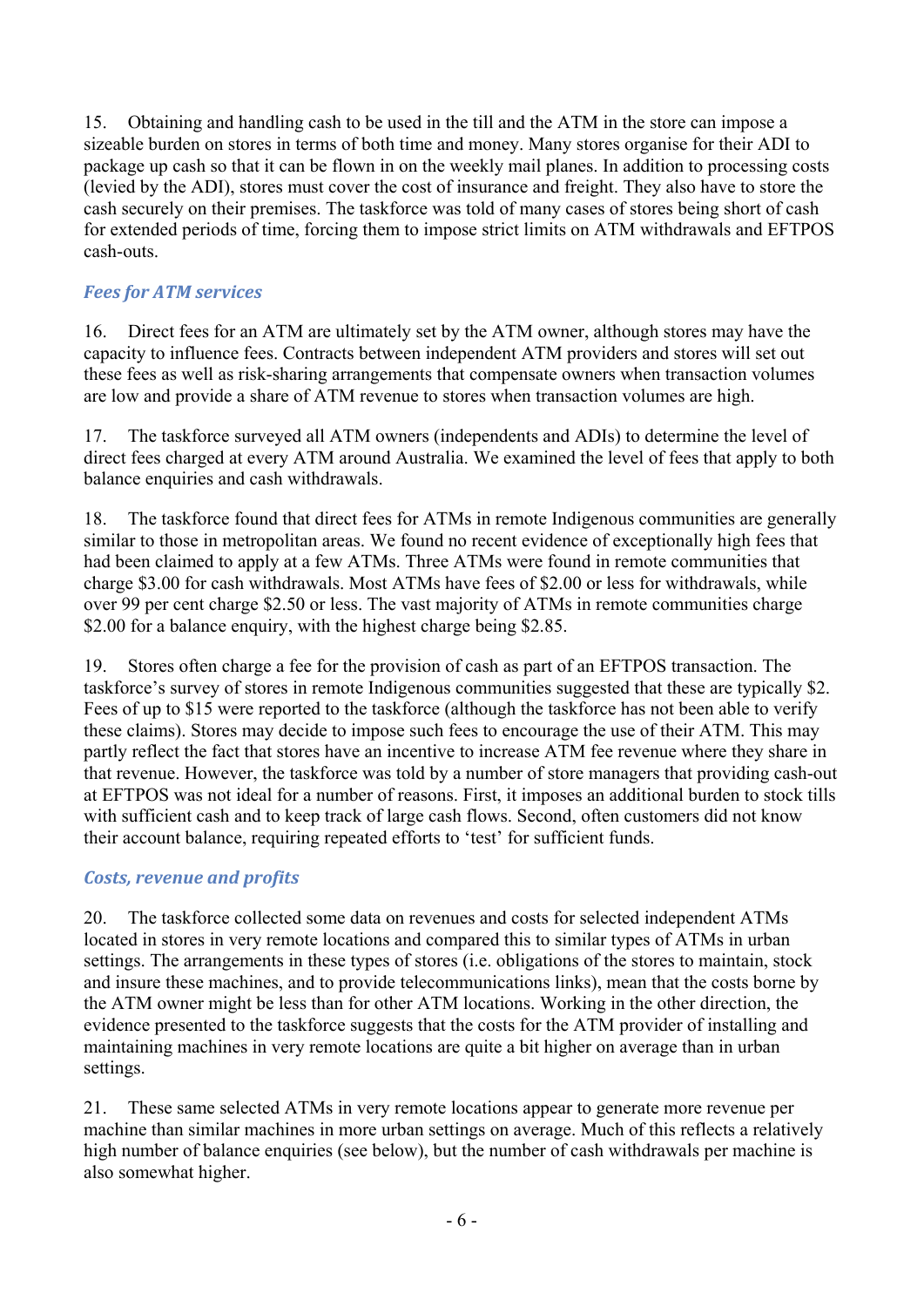#### *Usage patterns*

22. Accessing a bank account is essential for an individual to manage their financial affairs and day-to-day activities in a market economy. ATMs are especially important in remote Indigenous communities because they provide efficient, unassisted access to cash and balance enquiries. Store managers, who are responsible for establishing contracts to install ATMs on their premises, note that despite the considerable burdens of maintaining the machines, overall they help them to provide an adequate service to their customers. ATMs also reduce demands on store managers' time and resources compared with providing cash-outs via EFTPOS.

23. The taskforce heard evidence that residents of remote Indigenous communities make frequent use of ATMs for both balance enquiries and small cash withdrawals. In particular, information from selected independent ATMs in remote Indigenous communities showed many more balance enquiries relative to withdrawals than the Australian average.

- 24. The taskforce heard that the high demand for balance enquiries is driven by four factors:
- first, the timing of payments into and out of accounts is often uncertain. For Centrelink payments, this applies to emergency and irregular (or unscheduled) payments as well as to regular scheduled payments. ADIs commit to making scheduled Centrelink payments available to customers no later than a specified time on a specified day. However, often ADIs are able to credit accounts earlier than this. Once a customer who is desperate for funds becomes aware of this possibility, they have an incentive to look for their funds ahead of the scheduled time in the future. The timing of any direct debit payments (e.g. for regular utility bills) is also uncertain in many cases, prompting customers to make balance enquiries before withdrawing cash so as to leave sufficient funds in their accounts;
- second, uncertainty about account balances can also be due to failure to recall balances or to obtain and keep ATM receipts. Sharing of ATM cards among family members can exacerbate this problem;
- third, financial counsellors encourage balance enquiries as part of efforts to improve financial literacy and management. The idea here is to help ensure that money lasts until the next pay day and to avoid fees that can be incurred by accidentally overdrawing an account (where this facility exists); and
- fourth, balance enquiries ahead of using EFTPOS facilities helps to avoid the embarrassment and inconvenience of needing the checkout operator to repeatedly test of balances and/or return goods to the shelf if there are insufficient funds in the account.

25. The taskforce heard evidence that at some stores, managers might 'ban' residents from the store if they thought they were undertaking excessive balance enquiries in anticipation of receiving funds on, or just prior to, 'pay days'. We heard evidence of a store manager and other local service providers in one community, advising residents to make withdrawals on pay days to test for the availability of funds in preference to balance enquiries. This strategy makes sense since a failed withdrawal due to insufficient funds does not lead to a fee being levied; although it does not work in the case of an account with an overdraft facility.

26. The taskforce has also heard evidence of three factors that drive demand for frequent small cash withdrawals: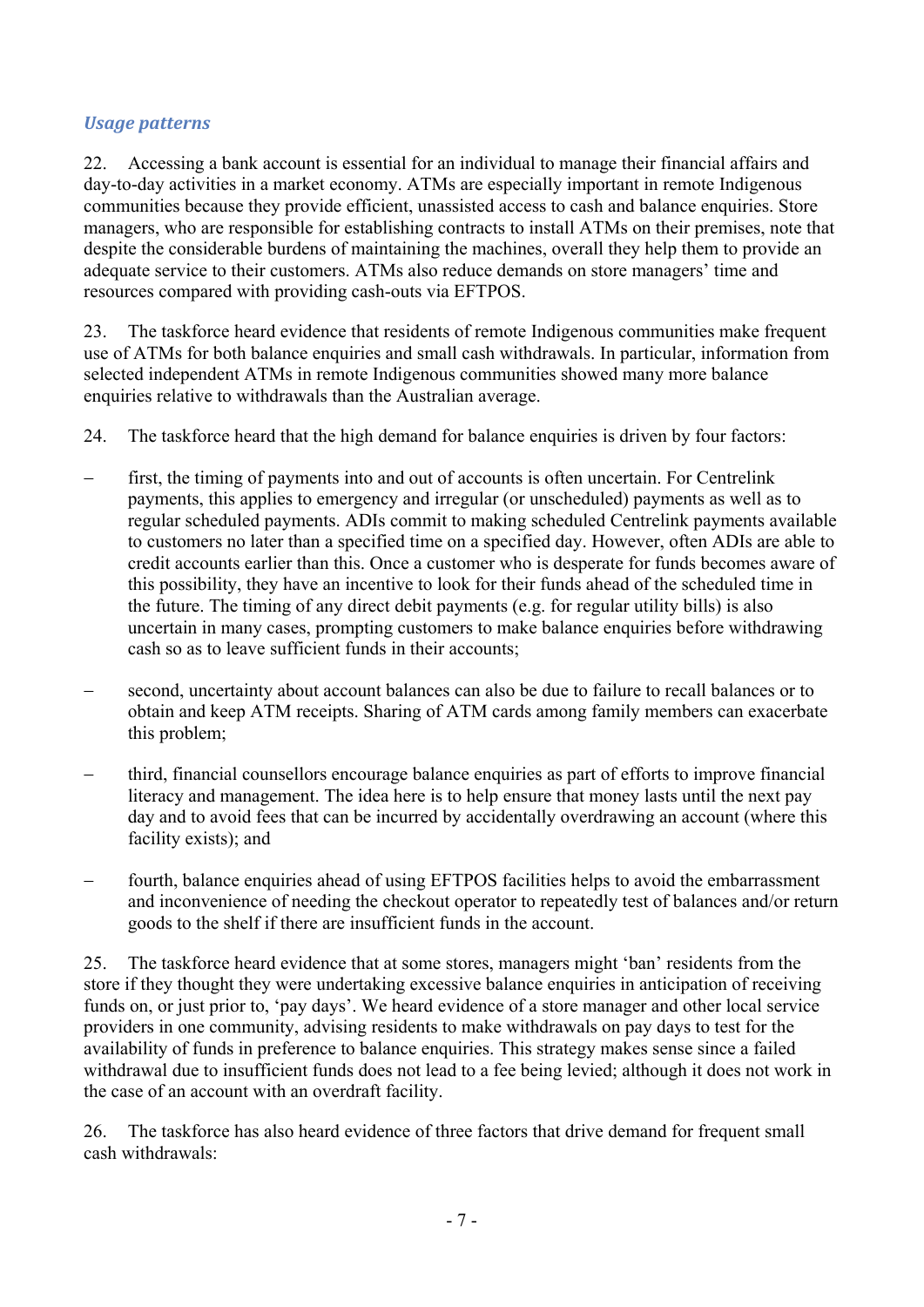- first, there are limitations on people's capacity to store food (which leads to frequent small purchases rather than a single weekly shop).
- second, cultural issues particularly the problem of humbug (an obligation to provide money and goods to relatives, sometimes under threat of violence) – can encourage people not to hold cash on their person; and
- third, relatively low withdrawal limits (at ATMs and EFTPOS) are typically applied if cash is in short supply.

27. These factors, which are prevalent in remote Indigenous communities, have been identified in previous reports and are consistent with evidence from independent ATM providers of relatively high average revenues for selected ATMs in selected remote locations.

28. The taskforce also found that residents of remote Indigenous communities are more reliant on ATMs than other Australians because of their lack of access to alternative means to make balance enquiries or cash withdrawals.

- They appear to have less ability to use the telephone or internet to make balance enquiries free of charge. Despite government programs to increase access to telecommunications in remote Indigenous communities, these alternatives may be unavailable or too costly. We were also told that some residents are reluctant or unable to use these channels even where they are available and, therefore, prefer to use ATMs. This may reflect a lack of financial and/or English literacy as well as concerns over privacy.
- They also have less ability to make cash withdrawals from ADI branches or Australia Post outlets (as these tend to be located in larger population centres). Also, it may not be possible for individuals to access cash more cheaply (if at all) as part of an EFTPOS transaction (as store owners may impose a fee on EFTPOS cash-out to encourage customers to use the ATM, thereby reducing the burden of providing a lot of cash out of the till).

29. As previous reports have noted, frequent use of 'foreign' ATMs means that direct charges can account for a significant proportion of the incomes of residents of remote Indigenous communities. The level of the fee for each balance enquiry and each cash withdrawal is no higher than in other areas, but compared with most Australians, customers in remote Indigenous communities always face a fee and make relatively frequent ATM transactions.

### *Existing programs*

30. There is a broad range of Government, community and industry programs in place that are relevant to many of the factors that contribute to the high direct ATM fee burden (Attachment F). In particular, these programs address telecommunications, financial literacy, access to banking services and food storage. However, these programs have not specifically been designed to address the problems associated with ATM use.

31. There is potential to extend these programs, and better coordinate the efforts of various government agencies, NGOs, and financial institutions, to support the delivery of services and education regarding ATM usage.

32. As part of the National Indigenous Money Management Agenda's (NIMMA) Banking for the Future initiative, ATM providers and Reconciliation Australia agreed to explore ways to lower the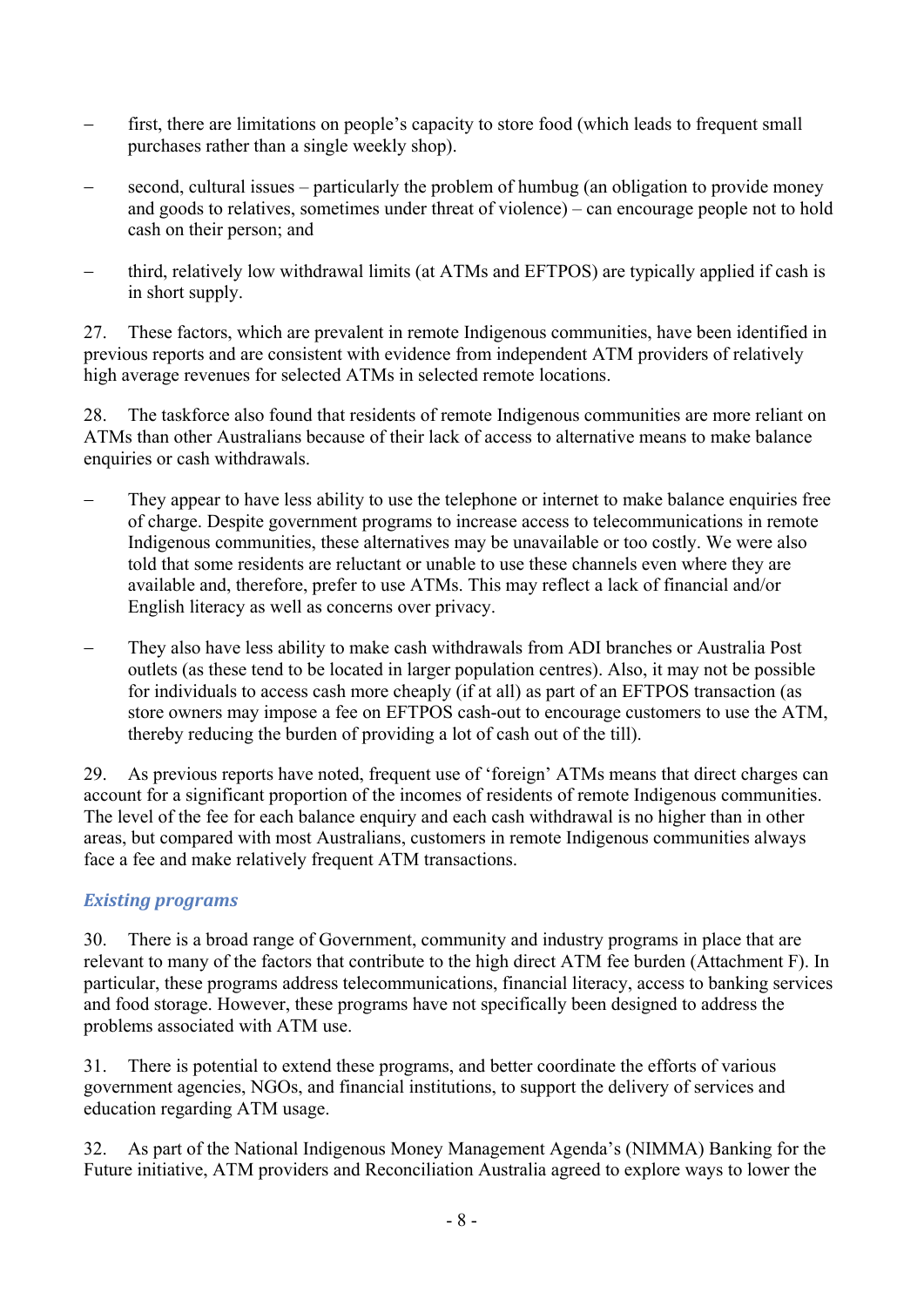cost to access services via ATMs in remote areas. While the taskforce found little evidence of widespread progress in relation to this commitment, it noted that one large independent ATM provider recently announced a substantial reduction in balance enquiry fees (of up to 50 per cent to \$1.25 at a number of its machines).

33. The Indigenous Banking Reference Group (which includes financial institutions) was asked to consider the ATM fee issue in the two years following the NIMMA report (2008 and 2009). To date, the response by the ADIs has focussed on financial literacy initiatives and community specific responses.

34. The Australian Bankers Association advised the taskforce that some banks have introduced special subsidies to reduce ATM fees in remote areas. For example, one of the major banks charges \$0.50 for withdrawals and \$0.25 for balance enquiries at one ATM located at the Indigenous community of Tangentyere Council (in Alice Springs). However, these arrangements are not available to most communities.

35. A full face-to-face banking service is being provided by the Traditional Credit Union (TCU), which has branches in a number of Indigenous communities in the Northern Territory. Customers can make unlimited free transactions within TCU branches, which are staffed by local employees with skills in multiple local languages. A number of larger banks work closely to support TCU, including by providing access to their ATM networks free of direct charges (though TCU charges its customers ATM and EFTPOS cash-out fees to help recoup some of the costs of running its branch network).

36. In summary, while there are a number of programs and initiatives that attempt to address low financial literacy and high costs, they are not sufficient to address the problem of residents of remote Indigenous communities spending significant proportions of their incomes on ATM fees. They could, however, be better co-ordinated to support a more comprehensive solution.

# **III. Strategies for Change**

37. The taskforce was asked to report on appropriate action for dealing with ATM issues affecting remote Indigenous and other communities.

38. The potential strategies identified by the taskforce focus on reducing the impact of ATM fees on residents of remote Indigenous communities. We consider that this should be a priority as ATM usage in these communities is driven by factors that are not present (at least to the same degree) in other remote parts of the country, including: problems of financial and English literacy; problems of humbug; limited food storage; and other cultural factors that constrain the capacity to use alternative channels for accessing financial services. In addition, in remote areas incomes tend to be lower for Indigenous Australians than for non-Indigenous Australians.

39. The taskforce is mindful that some options, by themselves, may adversely affect the supply of ATMs in remote Indigenous communities or result in higher fees per transaction. This is an important consideration because ATMs provide many communities with unassisted access to cash and balance enquiries, in a manner that is easy and effective, and which is preferred by many merchants given the pressures they face in acting as bankers through their tills.

40. In the absence of ATMs, there is a risk that residents of Indigenous communities would experience more difficulties in accessing financial services (including higher travel costs). There is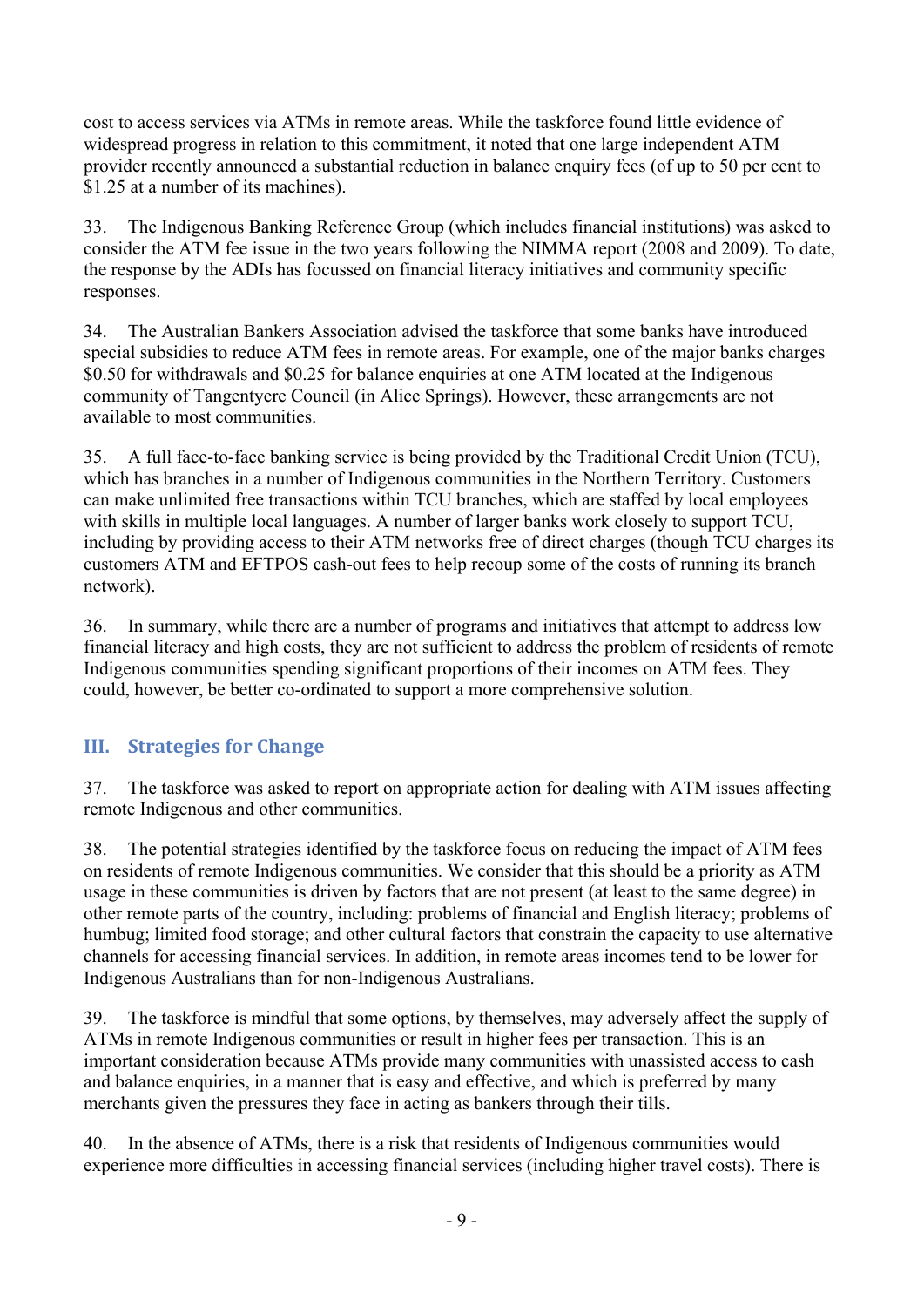also a risk that any loss of ATM services would be accompanied by the re-emergence of undesirable practices such as 'book-up' – an informal system of store credit susceptible to abuse by unscrupulous store managers.

41. In broad terms, there are two complementary options available to reduce the sizeable expenditure on ATM fees by residents of remote Indigenous communities: reduce ATM fees and reduce the use of ATMs.

### *Reducing ATM fees*

42. The taskforce considers that further exploration of the scope for foreign ATM fees in remote Indigenous communities to be reduced through voluntary action by ATM providers should be undertaken. The extent to which ATM providers are able to absorb reductions in fees would depend on the profitability of ATMs. It is worth highlighting that during the course of the taskforce's investigation, one independent ATM owner announced a sizeable reduction in the fee for balance enquiries at a number of its ATMs in remote locations. However, a clearer picture is required on profitability. While revenue per ATM is higher in many remote communities than typical urban locations, costs for ATM providers in these communities can also be higher. Also, a reduction in fees could impose a burden on stores that have a revenue sharing arrangement with the ATM provider.

43. It may be unreasonable to expect independent operators and community stores to assume the full burden of any reduction in fees (especially if this would threaten an ATM's commercial viability). Therefore, it may be necessary for reductions in direct ATM fees in these locations to be achieved through burden sharing arrangements involving external subsidisation.

44. The public sector could step in to support ATM services in remote Indigenous communities. However, the cost of this kind of initiative would need to be considered in the broader context of substantial existing Government support for Indigenous communities.

45. ADIs have acknowledged the unique circumstances facing Indigenous communities in relation to banking services through their Reconciliation Action Plans. ADIs may be able to support such actions through further initiatives to improve access to banking services for Indigenous Australians.

46. Most importantly, ADIs could be encouraged to subsidise the cost of providing ATM services in remote Indigenous communities. This could occur directly by installing their own ATMs in these locations or indirectly via suitable arrangements with independent ATM providers. Another possibility is that ADIs could rebate direct ATM fees incurred by their Indigenous customers in remote communities.

47. An additional advantage of any such a scheme is that it may also encourage ADIs to increase support for financial literacy programs that help reduce usage of ATMs where possible.

### *Reducing the use of ATMs*

48. Information gathered by the taskforce shows that residents of remote Indigenous communities make more frequent use of ATMs than their counterparts in metropolitan areas. This is most evident in relation to balance enquiries. For this reason, the taskforce has considered the extent to which communities may themselves be able to reduce the impact of these fees through changing the way they use ATMs.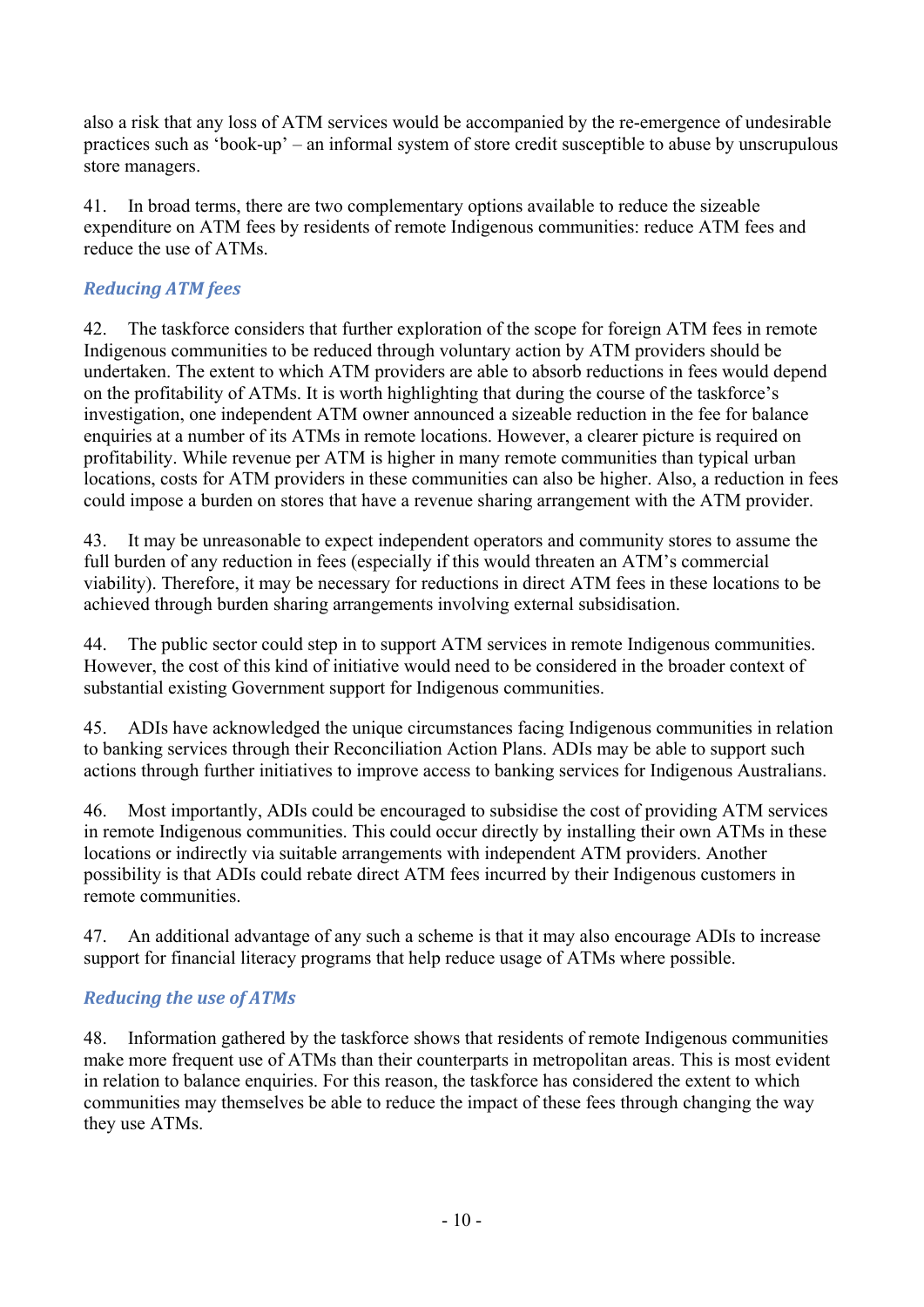49. The taskforce notes that Government, industry and communities already have in place a number of strategies designed to address factors contributing to the relatively high use of ATMs in these communities. There may be an opportunity to expand these programs in a way that gives them a more direct focus on the use of ATMs. Over time, this may help to reduce some of the pressures that currently necessitate frequent ATM transactions and improve access to financial services.

- A broad range of financial literacy initiatives are currently funded or supported by the Australian Government, industry and community groups. These aim to improve the capacity of remote Indigenous community residents to effectively manage their finances. Financial literacy programs could be enhanced to address high usage of ATMs, for example, by warnings about the costs associated with frequent balance checks, and promoting alternative means of finding out how much is in an account.
- Payment providers, including Centrelink, could consider whether transparency on timing and amounts of payments could be enhanced, thus reducing the demand for balance enquiries.
- ADIs run a broad range of programs, and these could be expanded to include information about ATM usage. ADIs could also consider supporting accounts that would limit vulnerability to ATM charges, for example, via limits on the number of balance enquiries a day. There could also be renewed efforts to ensure that accounts do not have an overdraft facility unnecessarily.
- Telecommunications strategies to improve access to phone and internet channels. These are supported by an education strategy to provide information on on-line banking. These programs could be expanded, or supported by financial literacy programs. Such efforts may, however, lead to a duplication of costs where an ATM already exists.
- Housing programs may also alleviate food storage problems.

50. While there is scope to address some of the factors that contribute to frequent ATM use in remote Indigenous communities, the taskforce acknowledges that many of these factors are deeply entrenched. This means that the pace of progress is likely to be slow.

51. It is also important to consider the potential implications of behavioural change for the viability of ATMs located in remote Indigenous communities. There may be the risk that success in reducing ATM use could undermine the commercial viability of remote ATMs or result in increased fees to ensure viability.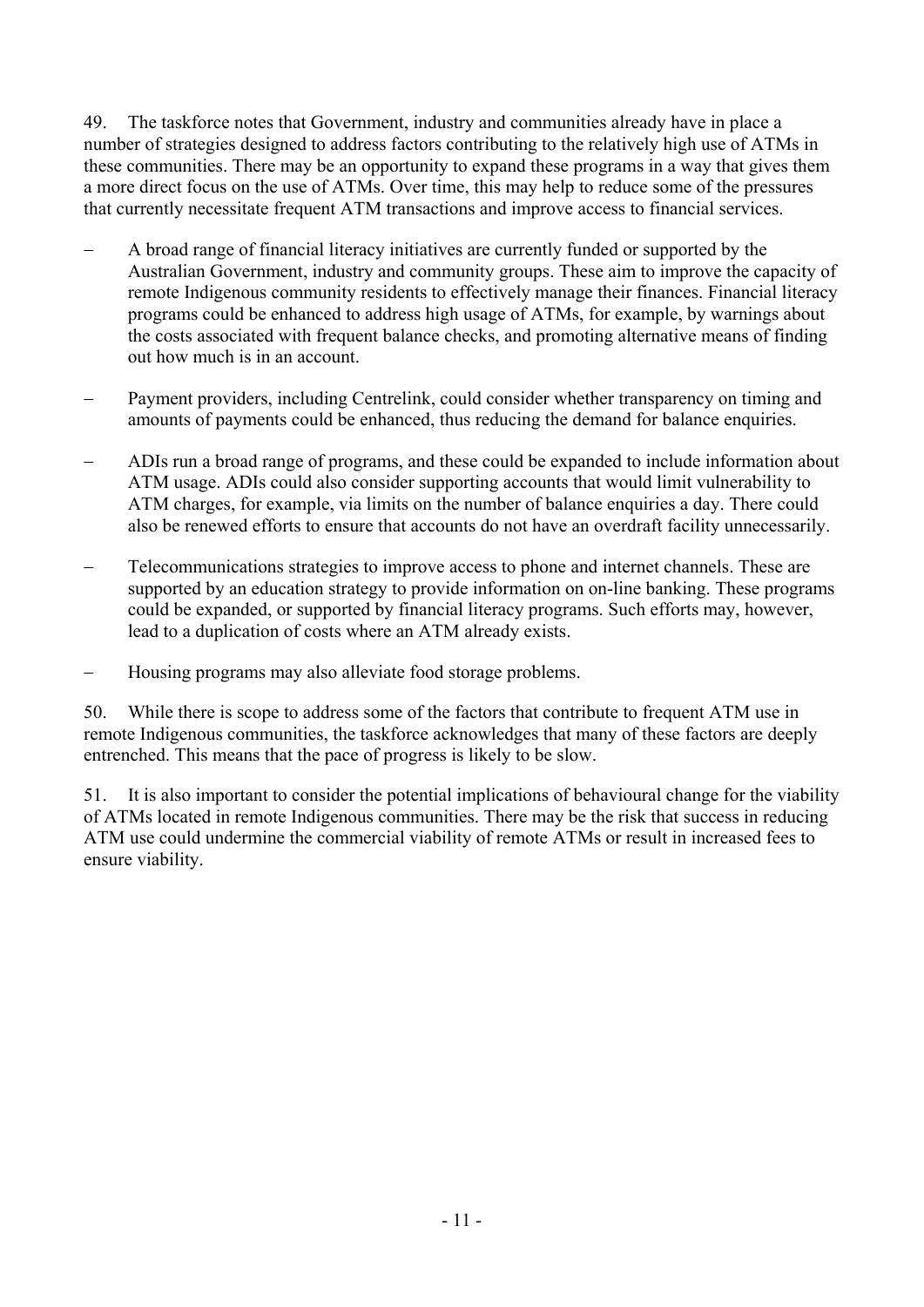### **IV. Next Steps**

52. Successful efforts to reduce the cumulative impact of foreign ATM fees on residents of remote Indigenous communities are likely to require a combination of fee reductions/rebates and measures to support behavioural change.

53. Achieving lower foreign ATM fees is likely to require direct engagement with CEOs of ATM providers, with a view to establishing an in-principle agreement with the CEOs of major ADIs and independent ATM providers to work together towards reducing the fee burden on remote Indigenous communities. (The taskforce would bear in mind the potential for competition issues that could be raised by this action.)

54. The taskforce could conduct further research and consultation with industry to develop a more detailed proposal by mid-2011 (when the taskforce is scheduled to present its more general report on ATM issues). Part of this would assess the capacity of various parties to respond most effectively and efficiently. This work would also allow for consultation with any other stakeholders that have not yet had the opportunity to present their views to the taskforce. FaHCSIA and ASIC would also have an important role to play in this process.

55. Reducing the use of ATMs in remote Indigenous communities is likely to require a review of existing programs, to ensure that they include education regarding ATMs and that they are consistent in their messages. It is also likely to require better coordination and targeting of communications initiatives. Further work could be undertaken to determine whether the transparency of payments, including those from Centrelink, could be improved.

- FaHCSIA may be best placed to coordinate much of this work given its overall responsibility for Indigenous policies and its expertise in these areas.
- This work could potentially be done through existing forums, for example the Indigenous Financial Services Network.

# **V. Attachments**

- A Terms of Reference
- B Summary of Data
- C Consultations
- D Published Reports
- E Remote Indigenous Communities
- F A Summary of Some Existing Programs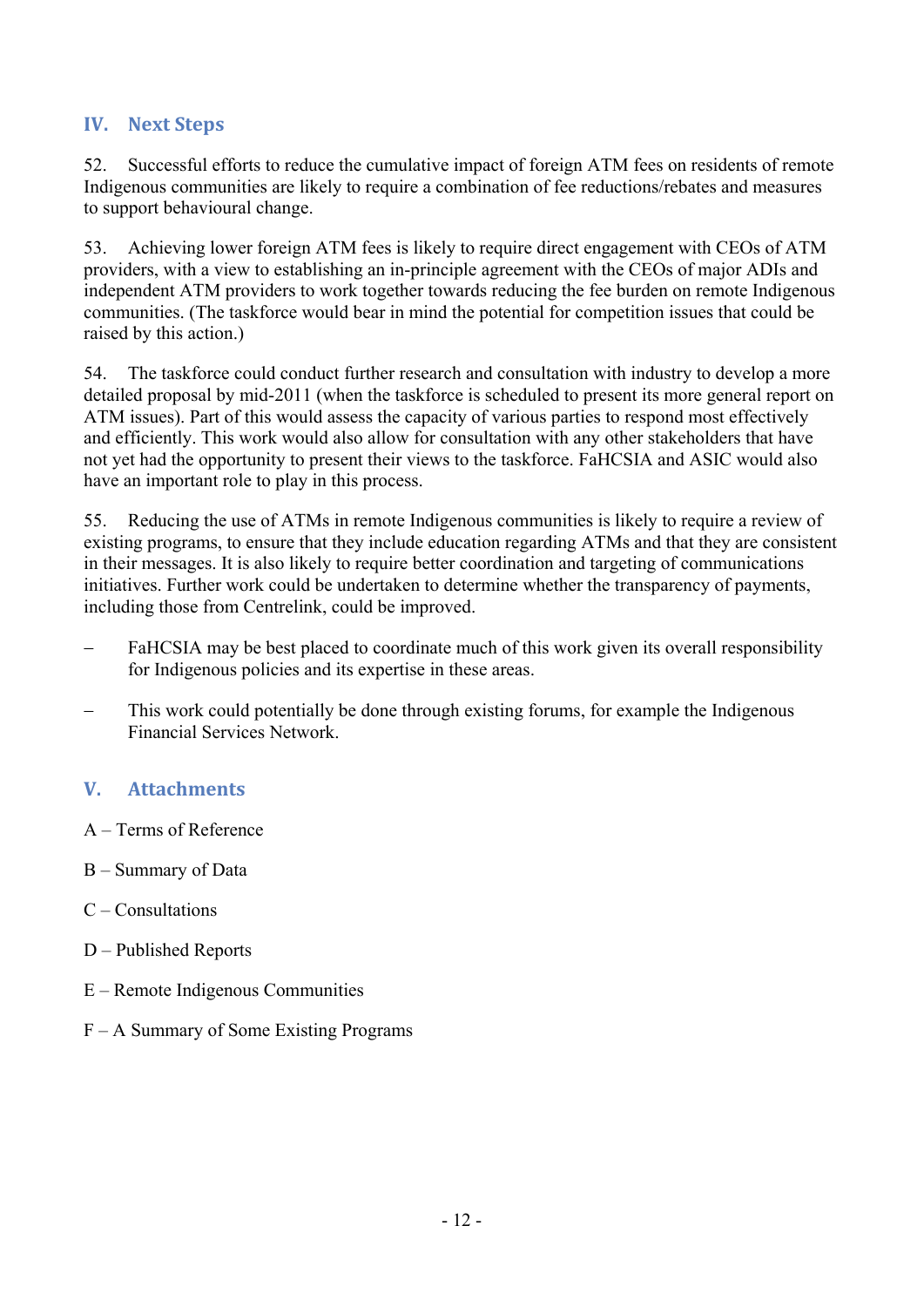# **Attachment A – Terms of Reference**

The taskforce will consider the impact of the ATM reforms on:

- the transparency and level of ATM fees;
- consumer behaviour;
- competition in the ATM market; and
- the deployment of ATMs.

The report will include recommendations on the need for further measures to enhance competition and transparency in Australia's ATM industry.

The taskforce will examine issues relating to the cost of ATM access for indigenous and other remote communities.

Recent reports have suggested that ATM fees can impact disproportionately on residents of remote indigenous communities. Accordingly, the taskforce will examine:

- provision of ATM services in remote communities;
- fees for ATM services in remote communities;
- the impact of these fees on residents in remote communities; and
- alternatives to current arrangements and practices for accessing cash and account balance information in remote communities.

The report will include appropriate actions for dealing with issues that are identified by the taskforce.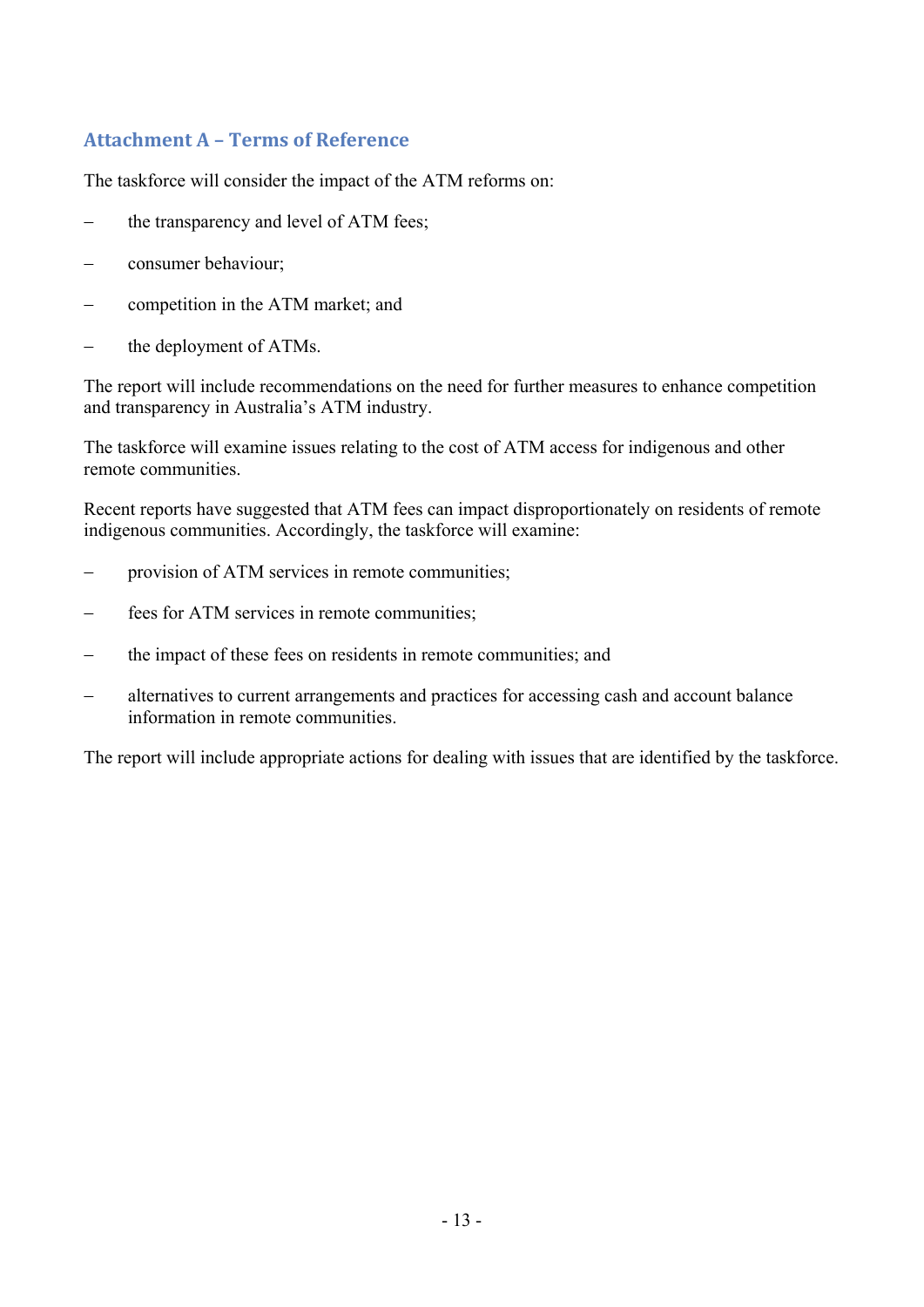### **Attachment B: Summary of Data**

The taskforce collected data from 26 ATM providers covering around 29 500 ATMs, which we estimate constitutes around 98 per cent of all ATMs in Australia. The scope of the data collected included, for each individual ATM, the level of direct fees for withdrawals and balance enquiries, the postcode, the type of location (e.g. in a branch), whether the provider owned the site and the date the ATM was installed.

Based on this data, the highest direct fees that we have been able to verify in very remote areas are three ATMs that charge \$3.00 for withdrawals (Table B.1). The vast majority of ATMs in very remote communities charge \$2.00 for a balance enquiry, with the highest charge being \$2.85.

| <b>Table B.1: Direct ATM Fees by Geographical Region</b> |         |                      |         |                 |
|----------------------------------------------------------|---------|----------------------|---------|-----------------|
|                                                          |         | <b>December 2010</b> |         |                 |
|                                                          |         | Withdrawal           |         | Balance enquiry |
|                                                          | Average | Maximum              | Average | Maximum         |
| Major cities                                             | \$2.03  | \$5.00               | \$1.80  | \$2.85          |
| Inner regional                                           | \$2.05  | \$4.00               | \$1.84  | \$2.85          |
| Outer regional                                           | \$2.08  | \$4.00               | \$1.87  | \$2.85          |
| Remote                                                   | \$2.09  | \$2.85               | \$1.91  | \$2.85          |
| Very remote                                              | \$2.16  | \$3.00               | \$1.91  | \$2.85          |
| Sources: ABS, RBA                                        |         |                      |         |                 |

Around 60 per cent of ATMs in very remote communities charge \$2.00 or less for withdrawals, which is in line with the typical foreign fee prior to direct charging, while over 99 per cent charge \$2.50 or less for a withdrawal (Table B.2).

| <b>Table B.2: Direct Fees - Very Remote ATMs</b> |                         |                 |
|--------------------------------------------------|-------------------------|-----------------|
|                                                  | Per cent, December 2010 |                 |
|                                                  | Withdrawal              | Balance enquiry |
| \$0.50 or less                                   | 0.0                     | 3.0             |
| $$0.51 - $1.00$                                  | 0.0                     | 3.5             |
| $$1.01 - $1.50$                                  | 3.0                     | 2.1             |
| $$1.51 - $2.00$                                  | 57.8                    | 90.8            |
| $$2.01 - $2.50$                                  | 38.5                    | 0.5             |
| More than \$2.50                                 | 0.6                     | 0.2             |
| Sources: ABS, RBA                                |                         |                 |

Overall, for a *given provider* the pricing of foreign transactions at ATMs located in remote communities is in line with, or even less, than for ATMs in major cities. However, since ATMs in remote communities are more likely to be owned by independent providers (Table B.3), who generally charge more than financial institutions, the average direct charge across all withdrawals is around 13 cents higher in remote communities (Table B.1).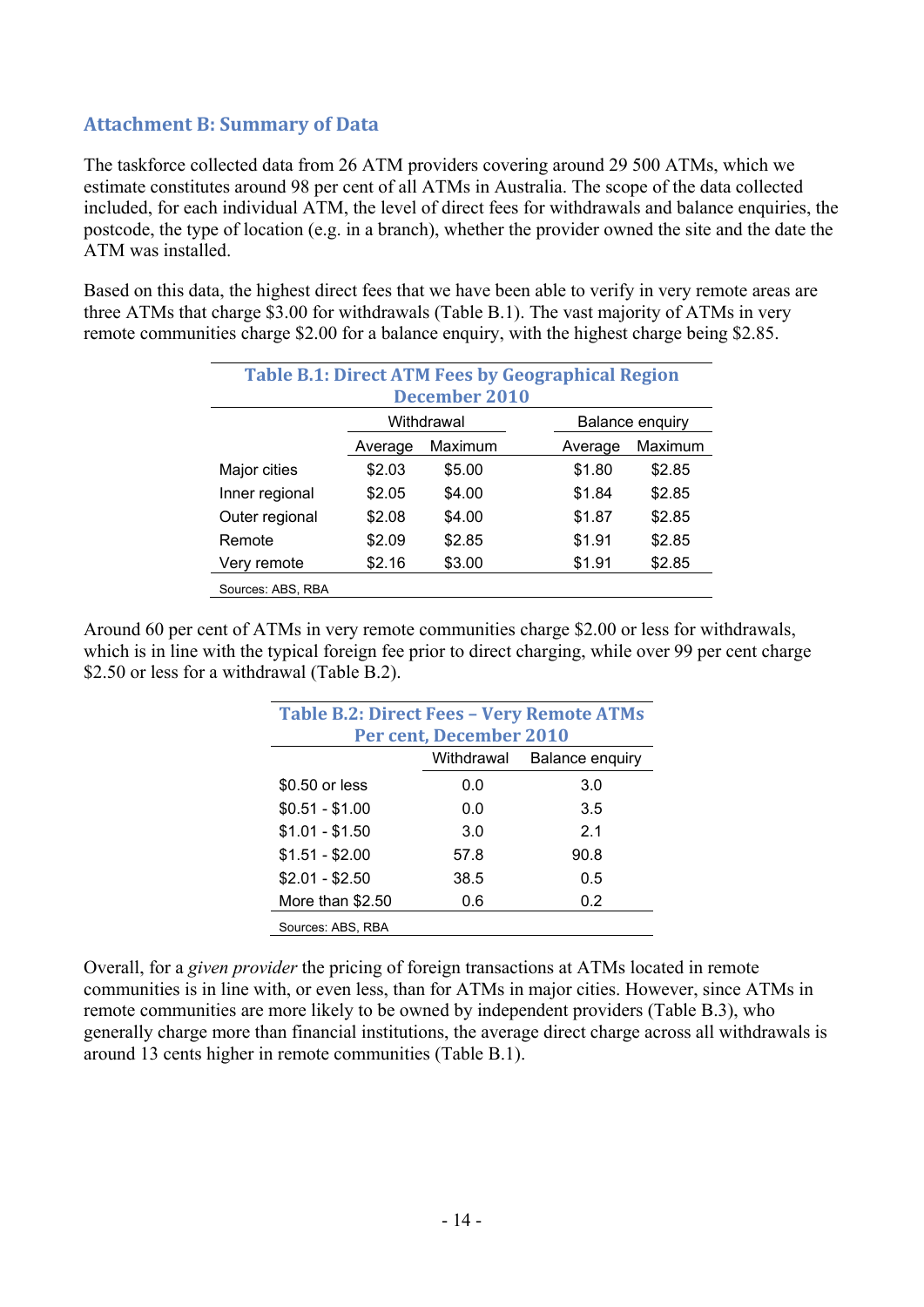|                   |              |                         | <b>Table B.3: ATM Providers by Geographical Region</b> |      |             |
|-------------------|--------------|-------------------------|--------------------------------------------------------|------|-------------|
|                   |              | Per cent, December 2010 |                                                        |      |             |
|                   | Major cities | Inner regional          | Outer regional Remote                                  |      | Very remote |
| <b>ADIS</b>       | 56.1         | 47.5                    | 39.4                                                   | 31.1 | 20.4        |
| Independents      | 43.9         | 52.5                    | 60.6                                                   | 68.9 | 79.6        |
| Sources: ABS, RBA |              |                         |                                                        |      |             |

Independent owners have a business model supporting relatively simple machines, which can be maintained and serviced to a large degree by store managers themselves. Not surprisingly then, nearly half of very remote ATMs are located in stores (Table B.4).

|                   | Table B.4: Direct Fees - Very Remote ATMs by Type of Location |         | <b>December 2010</b> |         |         |                 |         |
|-------------------|---------------------------------------------------------------|---------|----------------------|---------|---------|-----------------|---------|
|                   | <b>ATMs</b>                                                   |         | Withdrawal           |         |         | Balance enquiry |         |
|                   | (Per cent)                                                    | Average | Minimum              | Maximum | Average | Minimum         | Maximum |
| Retail premises   | 48.7                                                          | \$2.21  | \$1.50               | \$3.00  | \$1.88  | \$0.50          | \$2.50  |
| Licensed venue    | 30.6                                                          | \$2.22  | \$2.00               | \$3.00  | \$2.01  | \$2.00          | \$2.85  |
| <b>Branch</b>     | 14.2                                                          | \$1.93  | \$1.50               | \$2.00  | \$1.76  | \$0.50          | \$2.00  |
| Shopping centre   | 4.1                                                           | \$2.03  | \$1.50               | \$2.50  | \$1.85  | \$0.50          | \$2.00  |
| <b>Street</b>     | 0.5                                                           | \$2.17  | \$2.00               | \$2.50  | \$2.17  | \$2.00          | \$2.50  |
| Other             | 1.9                                                           | \$2.24  | \$2.00               | \$2.50  | \$2.00  | \$2.00          | \$2.00  |
| Sources: ABS, RBA |                                                               |         |                      |         |         |                 |         |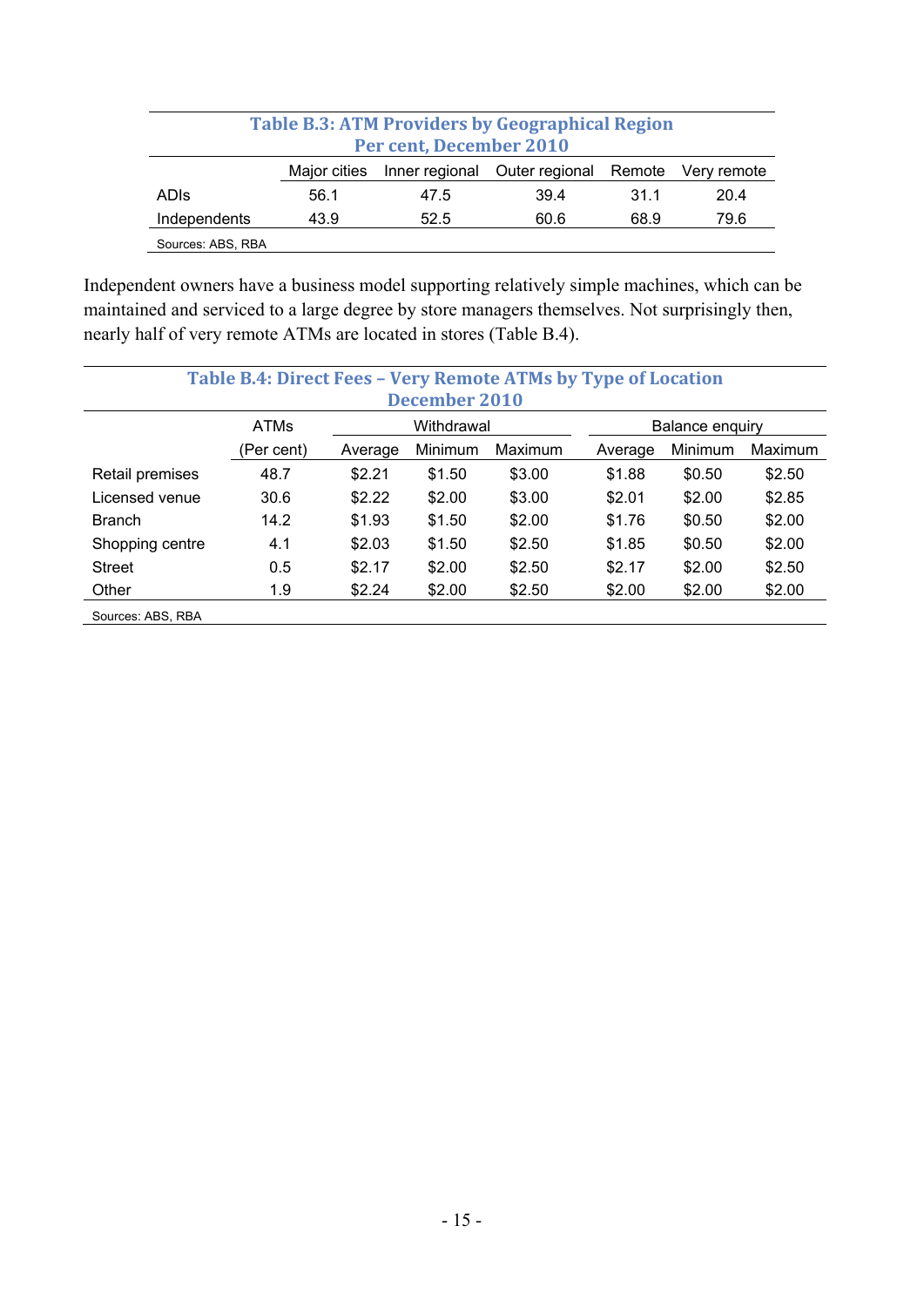# **Attachment C: Consultations**

### **Government Agencies**

Australian Competition and Consumer Commission Australian Securities and Investment Commission Centrelink Department of Broadband, Communications and the Digital Economy Department of Fair Trading (NSW) Department of Fair Trading (NT) Department of Fair Trading (QLD) Department of Fair Trading (SA) Department of Fair Trading (WA) Department of Families, Housing, Community Services and Indigenous Affairs Department of Regional Australia, Regional Development and Local Government Financial Ombudsman Service

### **Financial Institutions and Independent ATM Owners**

Australian Bankers' Association Australian Payments Clearing Association Commonwealth Bank Customers Ltd FirstData National Australia Bank Traditional Credit Union Westpac

#### **Nongovernment Organisations**

Aherrenge Community Store Areyonga Community Store Arnhem Land Progress Aboriginal Corporation Australian Financial Counselling and Credit Reform Association Anangu Pitjantjatjara Yankunytjatjara Centre for Social Impact, UNSW Indigenous Consumer Assistance Network Finke River Mission Store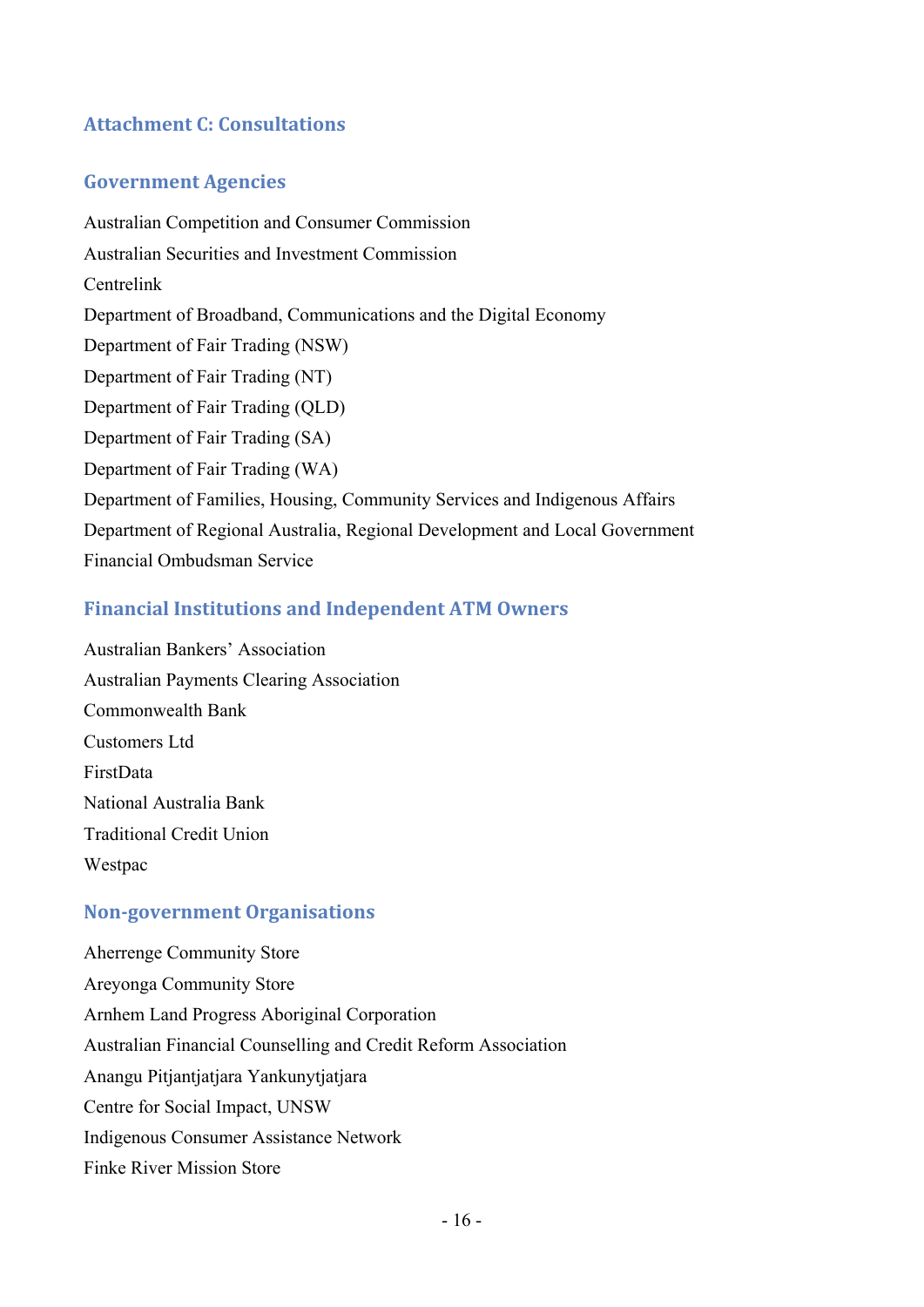Lutheran Community Care Mai Wiru Regional Stores Council Margaret and David Hewitt Money Management, Jungami-Jutiya Indigenous Corporation North Australian Aboriginal Justice Agency Northern Territory Legal Aid Commission Ntaria Store Reconciliation Australia Red Cross Alice Springs Tangentyere Council Uniting*Care* Wesley Adelaide Utopia Community Store Wallace Rockhole Community Store

The taskforce would like to extend its special thanks to Fiona Guthrie (Australian Financial Counselling and Credit Reform Association), Kate Rich (Red Cross Alice Springs), Judy Woolcock (Lutheran Community Care) and Leigh Shacklady (Tangentyere Council) for facilitating its visit to remote indigenous communities in the Northern Territory.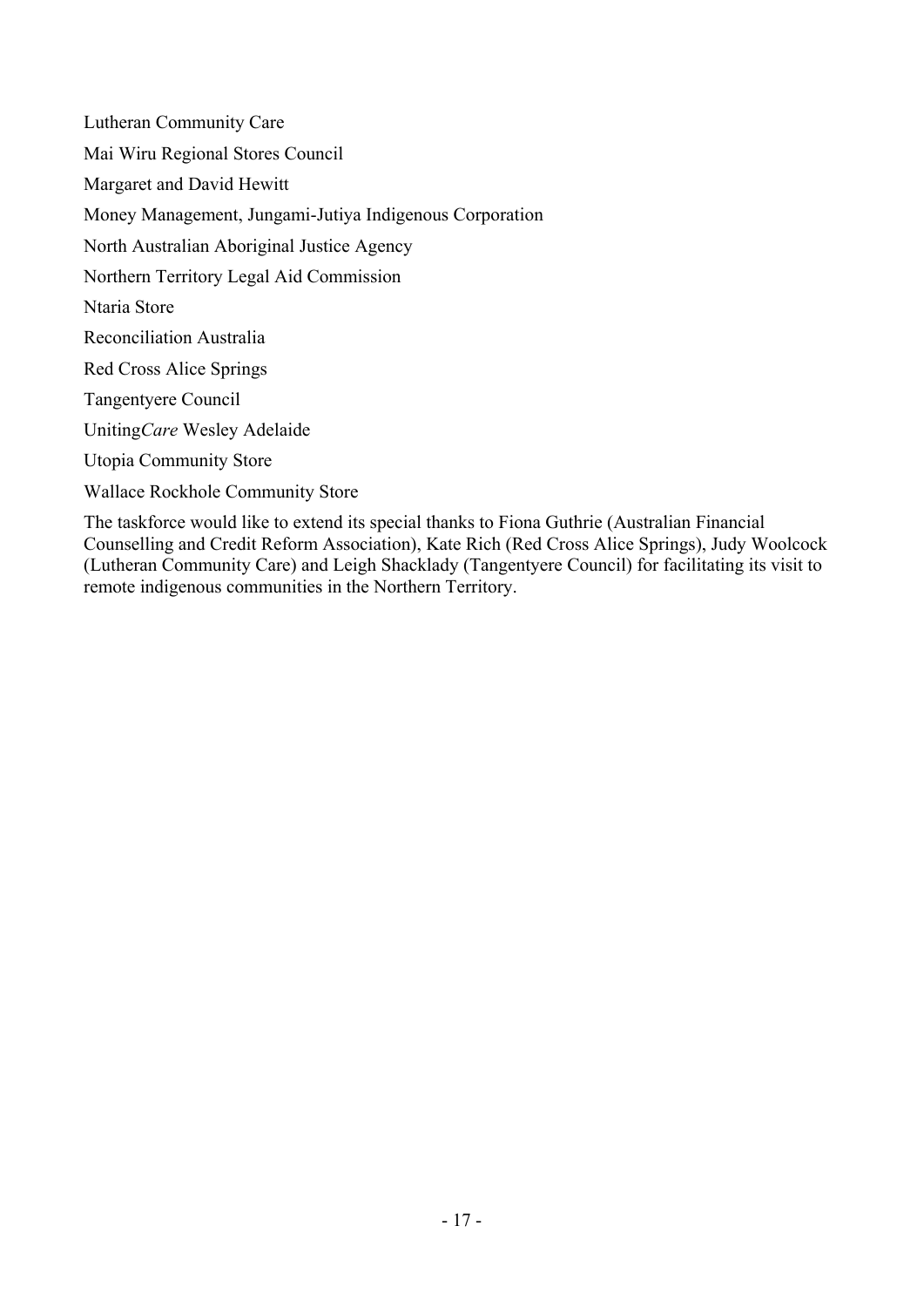# **Attachment D: Published Reports**

The taskforce reviewed the following published reports.

**Altman JC, S McDonnell and S Ward (2002),** 'Indigenous Australians and Competition and Consumer Issues: A Review of the Literature and an Annotated Bibliography', Centre for Aboriginal Economic Policy Research Working Paper No 12/2002.

 *A review of Australian and overseas research on competition and consumer protection matters in Indigenous communities.* 

#### **ANZ (2009),** *Reconciliation Action Plan*.

 *A summary of ANZ's Indigenous employment practices and financial literacy programs in Indigenous communities.* 

**Australian Financial Counselling and Credit Reform Association (2010),** *ATM Fees in Indigenous Communities*, November.

*A report on the impact of ATM fees for consumers in remote Indigenous communities.* 

**Australian Government Financial Literacy Foundation (2008),** *Understanding Money: Good Practice in Developing Financial Literacy Initiatives with Indigenous Australians*.

 *A guide and summary of existing projects that aim to improve the financial literacy of Indigenous Australians.* 

**Australian Securities and Investment Commission (2002),** *'Book Up' Some Consumer Problems*, March.

 *A report on some of the problems that arise for consumers using the 'book-up' system, which is common in regional and remote Australia. Under this system, stores provide credit, usually on condition that the consumer cashes their social security cheque at the store, hands over their debit card (and often has to disclose their PIN), completes a blank withdrawal form or provides the store with a direct debit authority. The problems identified include that: there may be additional or hidden costs; there are opportunities for price exploitation; lack of transparency or poor record keeping; consumers have no opportunity to learn and practice electronic banking or money management skills; handing PIN numbers to the trader is a breach of the bank's conditions of use and consumers may be liable for unauthorised transactions.* 

**Beal DJ and S Delpachitra (2005),** 'Banking in the Bush (1993-2003): A Decade of Change', *Economic Papers*, 24(1), pp 61−74.

 *Investigates the effect of financial deregulation on rural and remote Australia. It notes the move to electronic payments albeit at a slower rate of growth than in metropolitan areas.* 

#### **Commonwealth Bank of Australia (CBA), (2010),** *Reconciliation Action Plan*.

 *A summary of CBA's Indigenous employment practices and financial literacy programs in Indigenous communities.* 

**Edgar Dunn & Company (2010),** *2010 Australian ATM Market Study*, November.

*A report on ATM use, revenue, costs and fees based on a survey of twenty ATM providers.*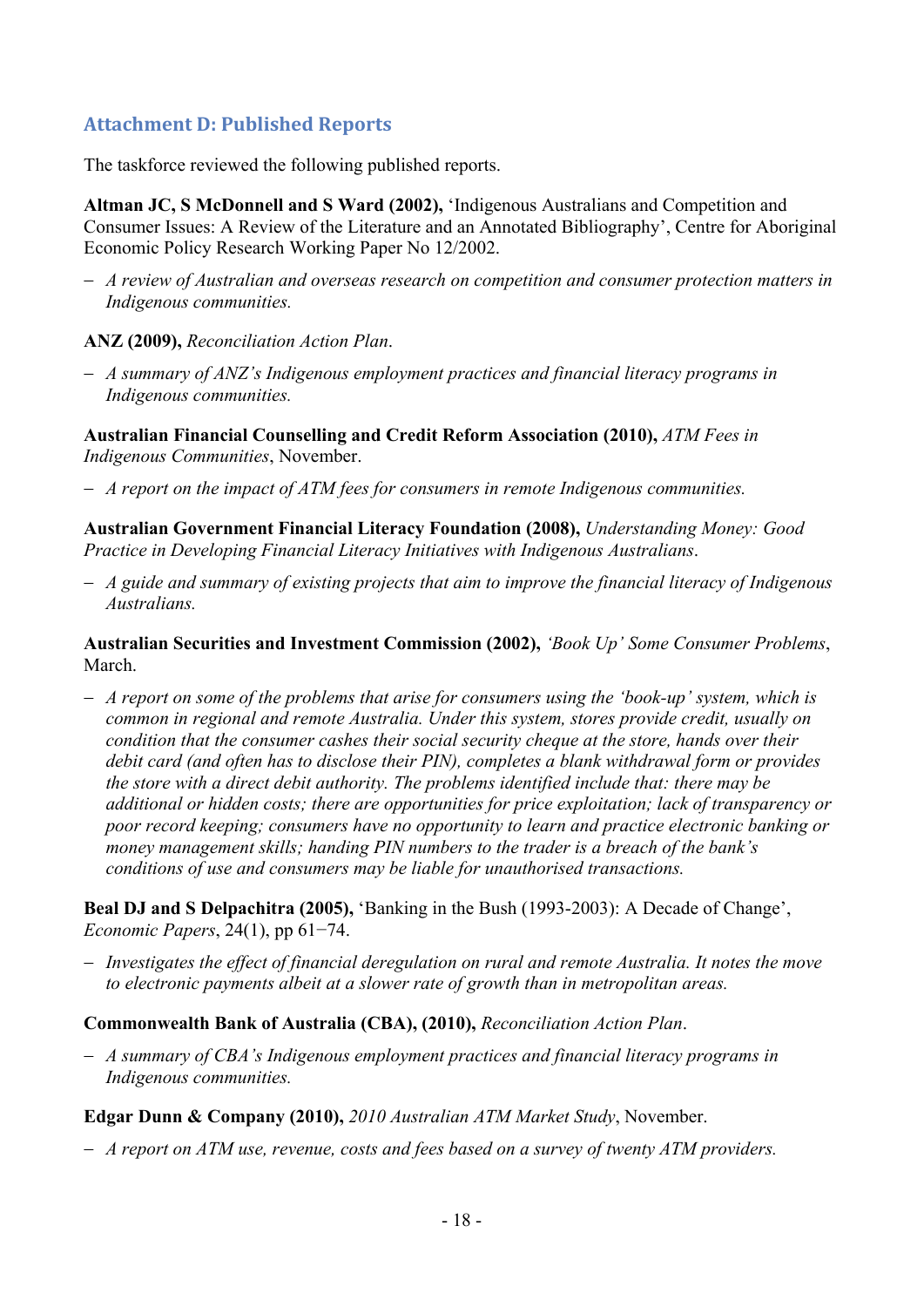**Filipovski B and D Flood (2010),** *Reform of the ATM System – One Year On*, RBA *Bulletin*, June, pp 37 − 45.

*A review of the impact of direct charging in the first year after it was introduced.* 

**House of Representatives Aboriginal and Torres Strait Islander Affairs Committee (2009),** *Everybody's Business: Remote Aboriginal and Torres Strait Community Stores*, November.

 *An inquiry into the operation of local community stores in remote Aboriginal and Torres Strait Islander communities. The committee noted the limited banking choices available in remote communities and recommended investigating the level of fees and mechanisms to lower or waive fees.* 

#### **House of Representatives Standing Committee on Economics, Finance and Public Administration (1999),** 'Regional Banking Services: Money Too Far Away', March.

 *An inquiry on alternative means of providing banking services in regional and remote Australia to those currently delivered through the traditional bank branch network. With respect to ATMs, the committee recommended that the Australian Bankers' Association open discussions with the Australian Local Government Association and other interested organisations about the feasibility and value to communities of placing ATMs in council offices and other such locations.* 

**McDonnell S (2003),** 'Chasing the Money Story: An Evaluation of the Tangentyere Bank Pilot', Centre for Aboriginal Economic Policy Research Working Paper No 21/2003.

 *A study of the Tangentyere Bank Pilot Project, which the authors state is often cited as a 'best practice' model of financial service provision and financial literacy training.* 

**McDonnell S and DF Martin (2002),** 'Indigenous Community Stores in the "Frontier Economy": Some Competition and Consumer Issues', Centre for Aboriginal Economic Policy Research Discussion Paper No 234/2002.

 *This paper examines the key competition and consumer issues faced by Aboriginal people in remote communities. It addresses the implications of some specific economic practices of Aboriginal consumers and Aboriginal businesses, with a focus on community stores.* 

**McDonnell S and N Westbury (2001),** 'Giving Credit Where it's Due: The Delivery of Banking and Financial Services to Indigenous Australians in Rural and Remote Areas', Centre for Aboriginal Economic Policy Research Working Paper No 218/2001.

 *This paper explores current banking and financial services in the context of Australia's financial system, the current supply of banking and financial services to rural and remote communities, and the impact that the lack of access to these services has on the relatively increasing Indigenous populations of these communities.* 

#### **National Australia Bank (NAB), (2009),** *Reconciliation Action Plan*, December.

 *A summary of NAB's Indigenous employment practices and financial literacy programs in Indigenous communities, including a discussion of its strategic partnership with Traditional Credit Union.*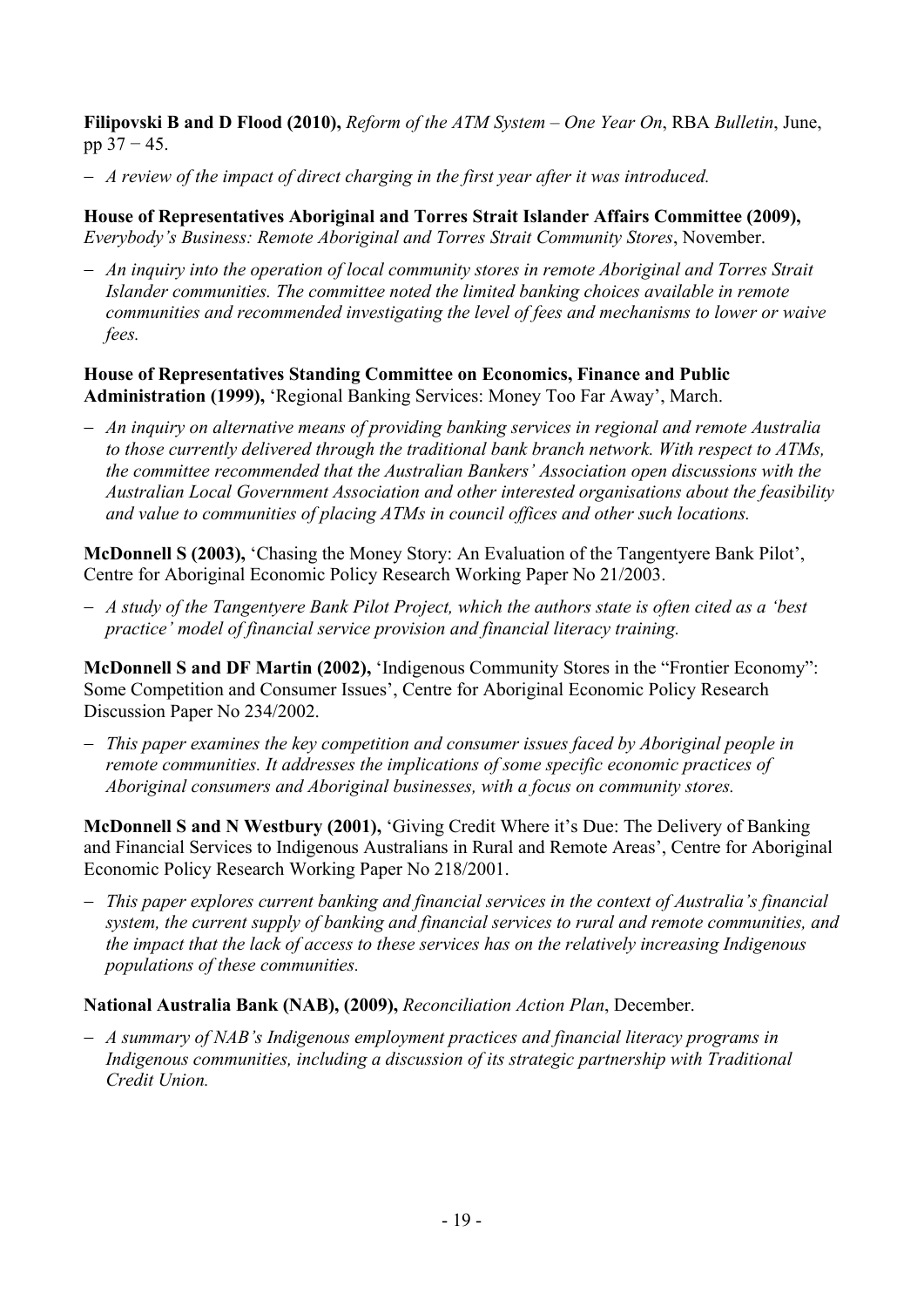#### **Parliamentary Joint Committee on Corporations and Financial Services (2004a),** *Money*

*Matters in the Bush: Inquiry into the Level of Banking and Financial Services in Rural, Regional and Remote Areas of Australia*, January.

 *This is a report from an inquiry into the provision of level of banking and financial service available to Australians living in rural and remote areas of the country. With respect to ATMs, the Committee recommended that: all ADIs place a high priority on introducing industry standards governing ATMs and EFTPOS in the more remote areas of Australia (and that the ABA monitor the implementation of these standards); that banks implement measures to minimise the penalties imposed on their customers living in areas where they have no choice but to use a foreign ATM; and that the ATM Industry Steering Group focus on building safeguards into any proposed reform of the ATM fee structure that would ensure people living in country towns and remote communities do not incur significantly higher fees or charges for using a foreign ATM and that an unreasonable or unwarranted differential in fees and charges between those in rural and remote areas and those in metropolitan areas does not develop.* 

**Parliamentary Joint Committee on Corporations and Financial Services (2004b),** *Report on the ATM Fee Structure*, January.

 *This is a report from an inquiry into proposals to reform the foreign ATM fee structure and its likely effect in country Australia. The committee repeated its recommendation that the ATM Industry Steering Group focus on building safeguards into any proposed reform of the ATM fee structure that would ensure people living in country towns and remote communities do not incur significantly higher fees or charges for using a foreign ATM and that an unreasonable or unwarranted differential in fees and charges between those in rural and remote areas and those in metropolitan areas does not develop. The committee further recommended that the ATM Industry Steering Group: give full consideration to ensuring that the price of obtaining an account balance is kept to a minimum and at the very least there is in alignment with the costs associated with delivering the service; and develop a framework for real-time disclosure of ATM fees and charges. Finally, the committee recommended that, should a direct charging regime be introduced, both the RBA and the ACCC monitor and report on shifts in fees and charges for foreign ATM services, and that the RBA produce statistics on the fees for ATM transactions in rural, regional and remote Australia and the fees in metropolitan areas.* 

**Reconciliation Australia (2007),** *Banking for the Future: A Background Paper on Financial Literacy and Financial Services for Indigenous Australians*, November.

 *A report on the National Indigenous Money Management Agenda, developed by Reconciliation Australia and the Department of Families, Community Services and Indigenous Affairs, in consultation with stakeholders from community organisations, the financial services industry and State and Australian Government agencies. With respect to ATMs, it advocates improving financial literacy, improving access to alternative methods to check balances and the lowering of ATM fees.* 

**RBA (Reserve Bank of Australia) and Australian Competition and Consumer Commission (2000),** *Debit and Credit Card Schemes in Australia: A Study of Interchange Fees and Access,* October.

 *The report includes an explanation of how the ATM system works and the costs involved. It suggests that a direct charging regime would establish an economic relationship between the user and the provider of ATM services and allow users to exert a direct influence on pricing.*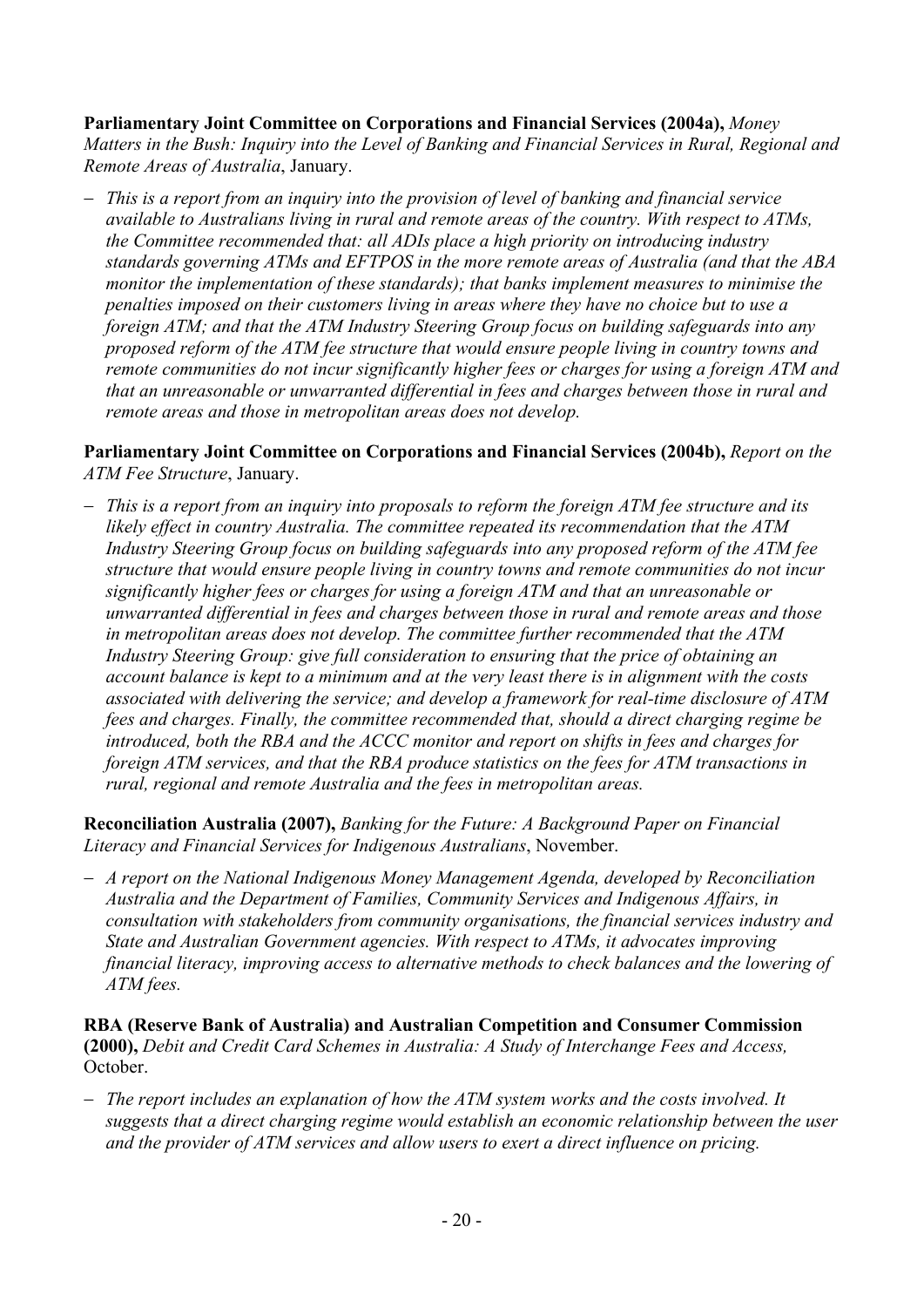**RBA (Reserve Bank of Australia) (2004)**, 'Paying for Using a Foreign ATM', Submission to the Parliamentary Joint Committee Report on the ATM Fee Structure, 5 November.

 *ATMs, such as those in remote locations, may genuinely have higher costs per transaction, in which case a higher direct fee is an efficient outcome. In most cases those machines would not exist prior to the introduction of direct charges because it was not economic to put ATMs in these higher cost locations when the interchange fee was the only revenue source.* 

**RBA (Reserve Bank of Australia) (2008),** *An Access Regime for the ATM system: A Consultation Document*, December.

- *This report provides background on the ATM system in Australia, including the issues that have been identified and the lack of competitive pressure on interchange fees and the benefits of moving to direct charging.*
- **RBA (Reserve Bank of Australia) (2009a)**, *An Access Regime for the ATM System*, February.
- *This document discusses the reform package and sets out the RBA's analysis and reasoning leading to its decision to implement an Access Regime.*

**RBA (Reserve Bank of Australia) (2009b),** 'The Introduction of Direct Charging for ATMs', RBA *Bulletin*, April, pp 1-4.

*An explanation of how direct charging works and its benefits.* 

**Schwartz C, J Fabo, O Bailey, and L Carter (2008),** 'Payment Costs in Australia', in Lowe P and I Harper (eds), *Payments System Review Conference*, Reserve Bank of Australia, Sydney, pp 88-138.

 *This study provides comprehensive estimates of the underlying resource costs associated with different methods of payment.* 

**Urbis Keys Young (2006),** 'National Indigenous Money Management Agenda: Community Consultations', Final Report Prepared for Reconciliation Australia, October.

 *Feedback from community consultations on the financial literacy needs of Indigenous people and key issues with respect to financial products and services. While ATMs were generally viewed as efficient and effective, several issues - including the fees incurred - were raised.* 

**Westbury N (1999),** 'Feast Famine and Fraud: Considerations in the Delivery of Banking and Financial Services to Remote Indigenous Communities', Centre for Aboriginal Economic Policy Research Working Paper No 187/1999.

 *This paper identifies the barriers to improving delivery of financial services to Indigenous people in Central Australia. It describes existing responses to address these barriers, and recommends short- and longer-term options for building on existing initiatives.* 

### **Westpac (2010),** *Reconciliation Action Plan*.

 *A summary of WBC's Indigenous employment practices and financial literacy programs in Indigenous communities; includes a discussion of strategic partnership with Indigenous communities in Cape York.*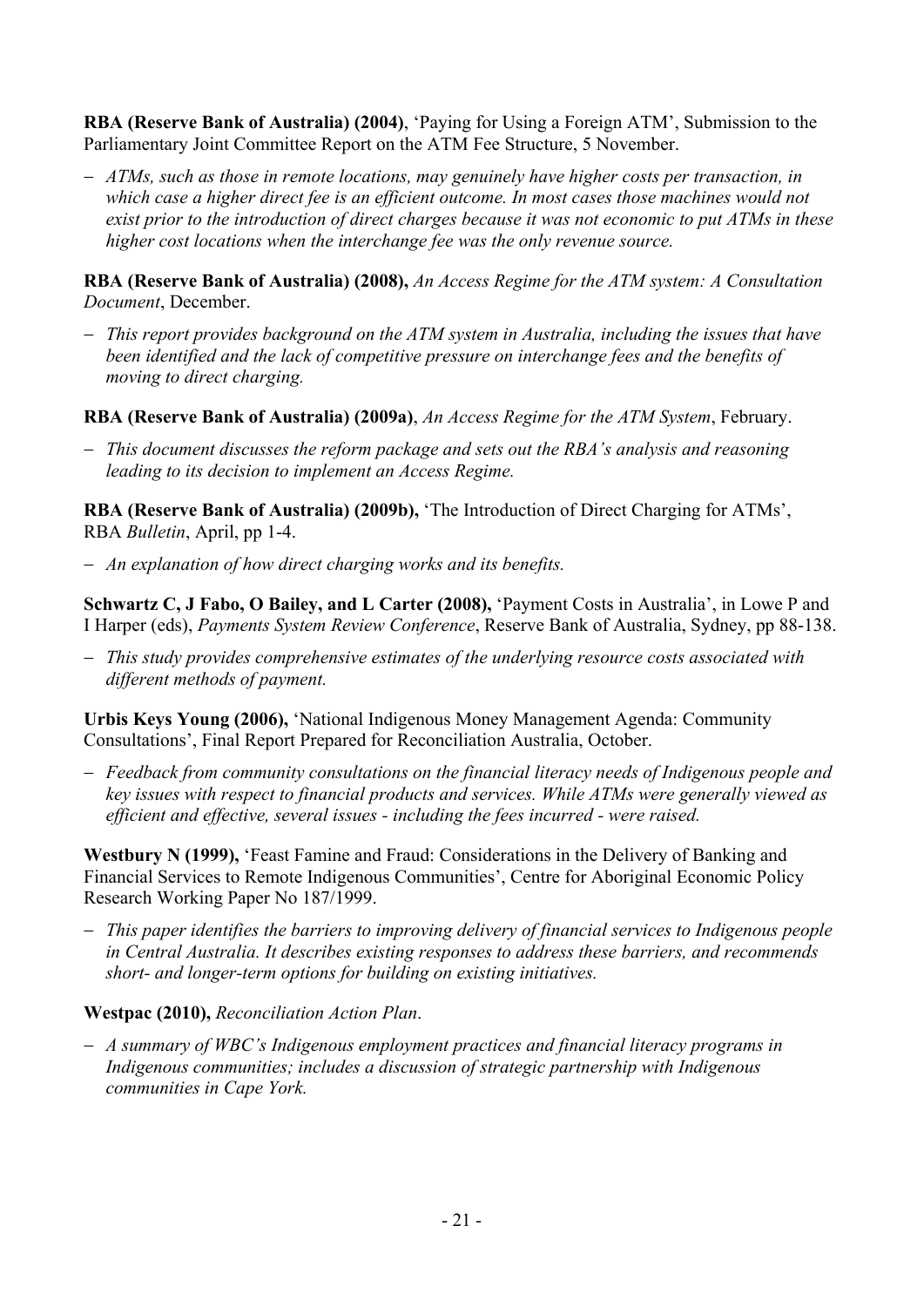# **Attachment E: Remote Indigenous Communities**

#### **Remoteness**

The Australian Bureau of Statistics' (ABS) Remoteness Structure classifying Australia into five remoteness areas classes: major cities, inner regional, outer regional, remote and very remote areas (Figure E.1).<sup>1</sup> Remoteness is based on a weighted proximity to population centres with populations large enough to support a full range of services.



Source: ABS Methods, Classifications, Concepts & Standards: Remoteness Structure

The ABS calculates the weighted average remoteness of a postcode, based on proportion of area in each remoteness area class within the boundaries of that postcode. This was used to identify ATMs in very remote postcodes.

At the time of the most recent census (June 2006), 0.8 per cent of the Australian population lived in very remote areas, of which 48 per cent were Indigenous people. An estimated 16 per cent of Australia's Indigenous population were living in very remote areas in June 2006 (ABS Cat 4713).

1

<sup>&</sup>lt;sup>1</sup> A sixth class, migratory, is used to describe populations but not locations.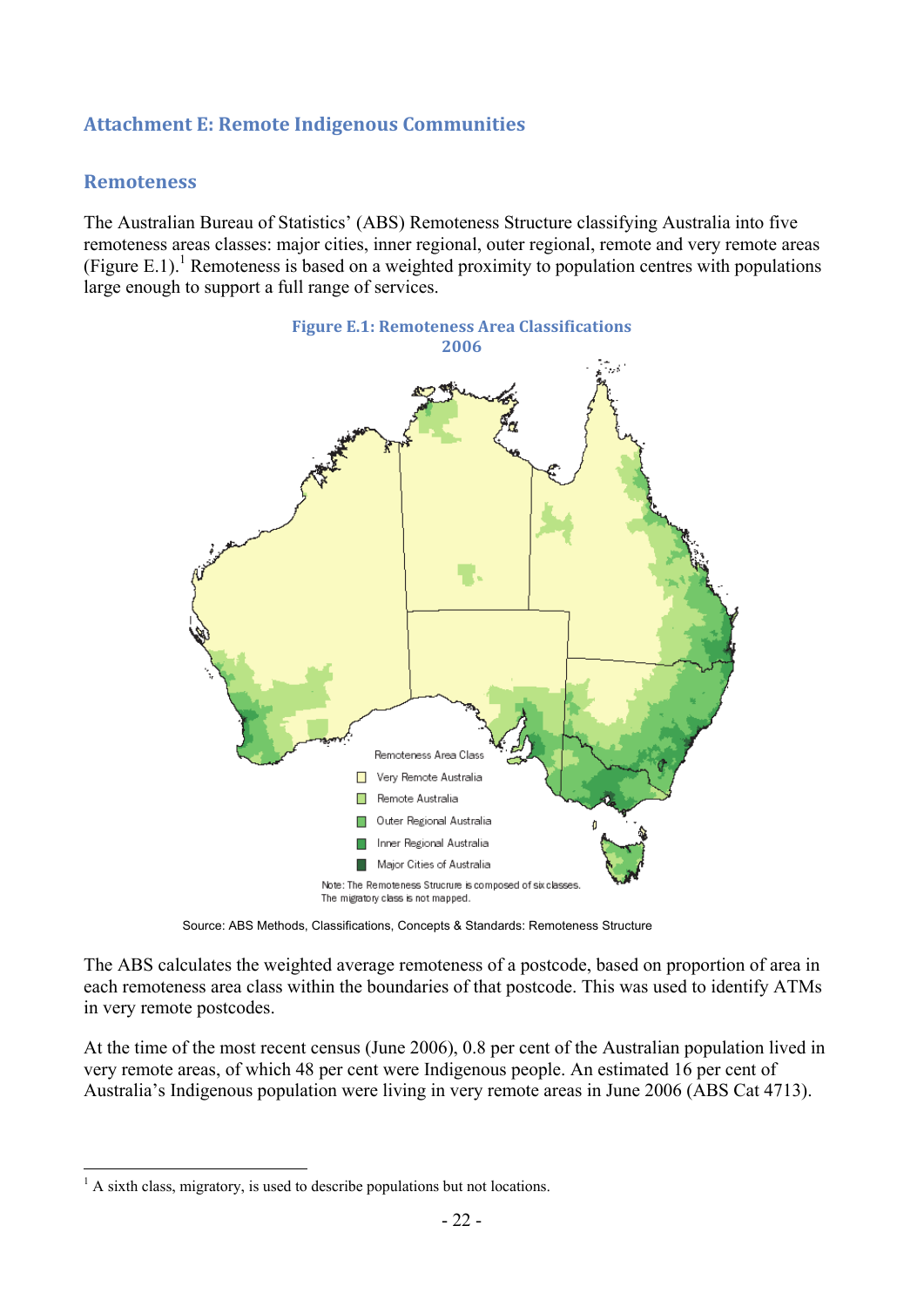### **Very Remote Indigenous Communities**

The focus of this report is discrete Indigenous communities in very remote areas. The ABS defines a discrete Indigenous community as a geographic location, bounded by physical or cadastral (legal) boundaries, and inhabited or intended to be inhabited predominantly (i.e. greater than 50 per cent of usual residents) by Aboriginal or Torres Strait Islander peoples. As of the last census, there were 1 187 discrete Indigenous communities, of which 1 008 are located in very remote areas (ABS Cat 4710).

The majority of these very remote Indigenous communities are small, with three quarter having a usual population of less than 50 people (Table E.1). Over half of remote Indigenous communities are located in the Northern Territory, with a further 255 in Western Australia, 112 in Queensland and 75 in South Australia.

| <b>Table E.1: Very Remote Indigenous Communities</b>                                                            |         |
|-----------------------------------------------------------------------------------------------------------------|---------|
| <b>Number of communities, 2006</b>                                                                              |         |
| Total                                                                                                           | 1 0 0 8 |
| <b>Reported usual population</b>                                                                                |         |
| Less than 50                                                                                                    | 767     |
| $50 - 99$                                                                                                       | 95      |
| 100-199                                                                                                         | 58      |
| 200-499                                                                                                         | 59      |
| 500-999                                                                                                         | 17      |
| 1,000 or more                                                                                                   | 12      |
| <b>State or Territory</b>                                                                                       |         |
| Northern Territory                                                                                              | 559     |
| Western Australia                                                                                               | 255     |
| Queensland                                                                                                      | 112     |
| South Australia                                                                                                 | 75      |
| <b>New South Wales</b>                                                                                          | 6       |
| Victoria                                                                                                        | 1       |
| <b>Education facilities located in communities</b>                                                              |         |
| Primary school                                                                                                  | 212     |
| Secondary school up to Year 10 <sup>(a)</sup>                                                                   | 43      |
| Secondary school up to Year 12 <sup>(a)</sup>                                                                   | 35      |
| Pre-primary <sup>(a)</sup>                                                                                      | 94      |
| Other education services <sup>(a)</sup>                                                                         | 126     |
| Public access to community telecommunication facilities                                                         |         |
| Telephones                                                                                                      | 547     |
| Satellite dish <sup>(a)</sup>                                                                                   | 167     |
| Radio <sup>(a)</sup>                                                                                            | 233     |
| Television <sup>(a)</sup>                                                                                       | 244     |
| Internet <sup>(a)</sup>                                                                                         | 110     |
| (a) Data not collected on 'administered' communities with a population of less than 50.<br>Source: ABS Cat 4710 |         |

The usual means of travel to the nearest town from most of these very remote Indigenous communities is by road, although a significant proportion of these communities are cut off by road at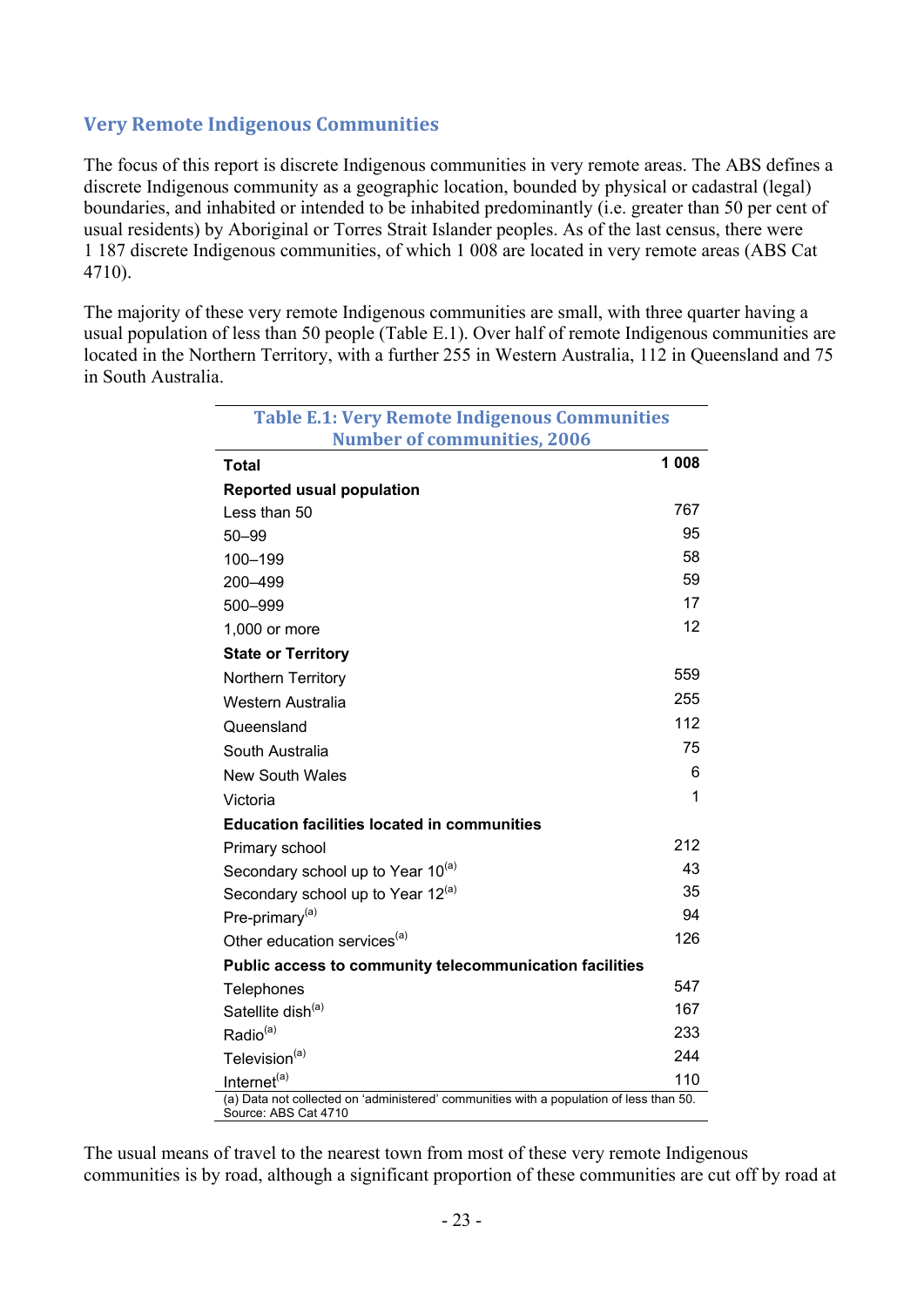least once a year, sometimes for months at a time. As of 2006, there were also around 95 communities that were usually accessed by air and a further 25 usually accessed by sea (ABS Cat 4710). Just over half of very remote Indigenous communities have public telephones, with public internet access much less common.

People in these communities have limited access to education, with only a fifth of communities having its own primary school. As a result, as of June 2006 only 11.3 per cent of Indigenous people living in very remote areas had completed high school (Table E.2). At least half of these people speak an Indigenous language, with a significant minority having poor English language skills. As of 2005/06, around 60 per cent of Indigenous people in very remote areas earned less than \$250 per week, with the median weekly income being \$215.

| <b>Table E.2: Very Remote Indigenous Australians</b>        |      |
|-------------------------------------------------------------|------|
| <b>Per cent, 2006</b>                                       |      |
| Highest year of school completed <sup>(a)</sup>             |      |
| Year 12 or equivalent                                       | 11.3 |
| Year 11 or equivalent                                       | 8.5  |
| Year 10 or equivalent                                       | 21.0 |
| Year 9 or equivalent                                        | 12.5 |
| Year 8 or below                                             | 29.0 |
| Did not go to school                                        | 6.5  |
| Not stated                                                  | 11.2 |
| Language skills                                             |      |
| Speaks English only                                         | 35.4 |
| Speaks an Australian Indigenous language                    | 56.3 |
| and speaks English well                                     | 42.7 |
| and does not speak English well                             | 12.2 |
| and English proficiency not stated                          | 1.3  |
| Speaks another language                                     | 2.3  |
| Not stated                                                  | 6.0  |
| Gross weekly individual income <sup>(a)</sup>               |      |
| Nil or negative                                             | 8.1  |
| $$1 - $149$                                                 | 7.5  |
| $$150 - $249$                                               | 45.3 |
| \$250 - \$399                                               | 15.4 |
| \$400 - \$599                                               | 7.5  |
| \$600 - \$799                                               | 3.4  |
| \$800 - \$999                                               | 1.5  |
| $$1,000 - $1,299$                                           | 1.2  |
| $$1,300 - $1,599$                                           | 0.5  |
| $$1,600 - $1,999$                                           | 0.4  |
| \$2,000 or more                                             | 0.3  |
| Not stated                                                  | 8.9  |
| (a) Persons aged 15 years and over.<br>Source: ABS Cat 4713 |      |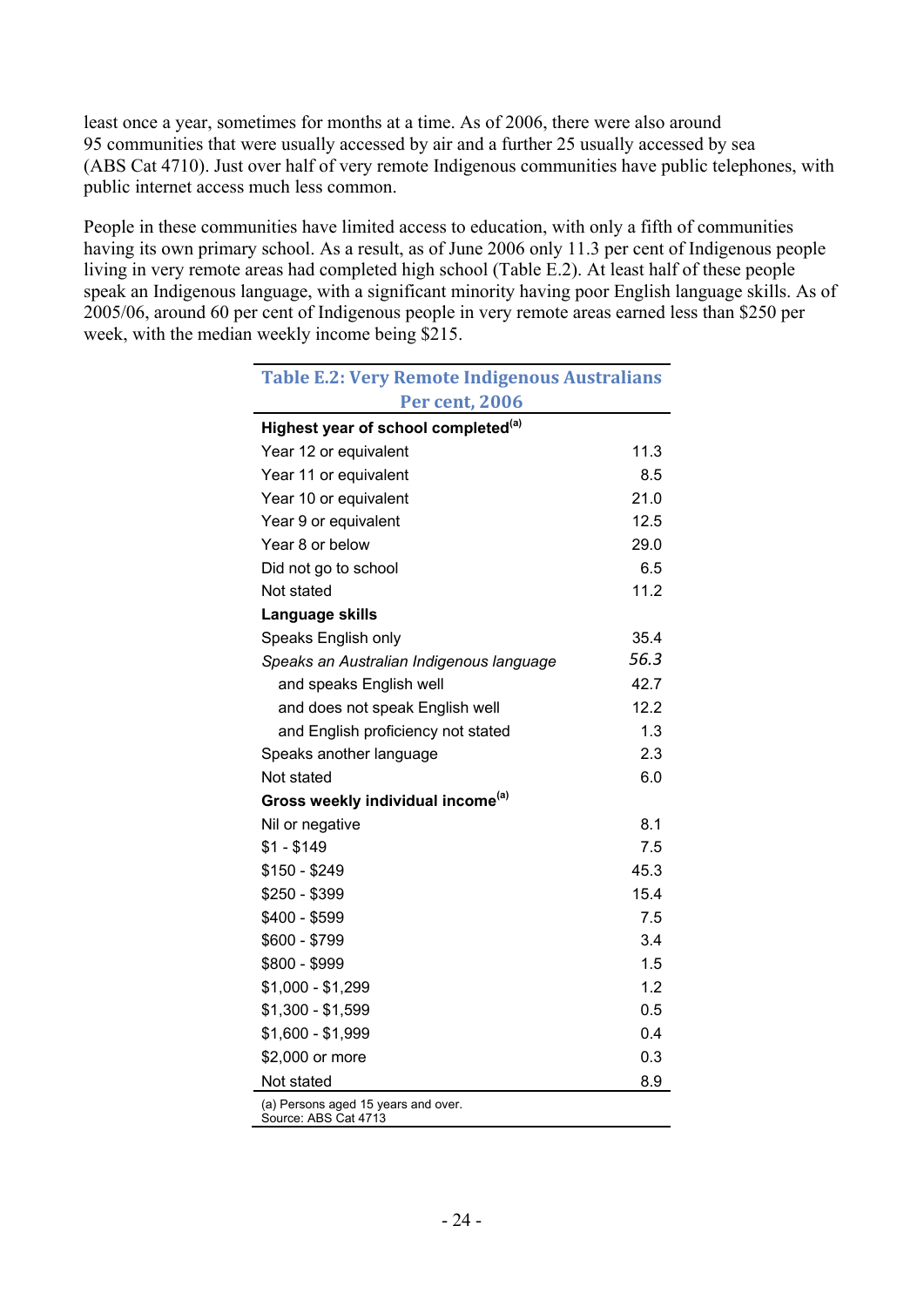# **The Evolution of Current Financial Arrangements**

While financial institutions closed a significant number of branches in regional and remote Australia during the 1990s, the majority of very remote Indigenous communities never had access to a bank branch (Parliamentary Joint Committee on Corporations and Financial Services 2004a, p 235).

Prior to the introduction of electronic banking, people in remote Indigenous communities usually received their income (including any welfare benefits) via cheque, which they could cash at the one local store (often community owned) to obtain food and other goods. The store could also provide some cash and hold onto any residual balances (thereby acting like a bank where none was present). The system was not without its drawbacks, including limited options for people to manage their own money (for example, accessing funds while travelling was difficult, so too was saving). Also, stores providing this service had to pay the costs of keeping accounts and providing cash to people informally, while the government incurred significant costs associated with managing payments via cheque.

Starting around the mid 1990s, Centrelink began to require welfare recipients to hold bank accounts in order to receive payments (in most cases). This reduced the costs for Centrelink and provided numerous advantages associated with having a bank account. However, people in very remote communities were no longer able to access their funds so easily – they were now paying fees, access was more complex and largely via electronic means, and it remains difficult to establish and make changes to accounts. The fact that substantial monthly fees were often imposed in arrears also meant that those on low incomes would frequently overdraw their accounts, thereby incurring further fees and charges. People with access to ATMs were paying fees, although these were not transparent, particularly for people who did not typically read their bank statements or understand them fully. Another concern that arose with the move to electronic transactions is that transactions are sometimes initiated by the store-owners themselves using cards and PIN numbers they hold under 'book-up', an informal system of store credit susceptible to abuse by unscrupulous store managers.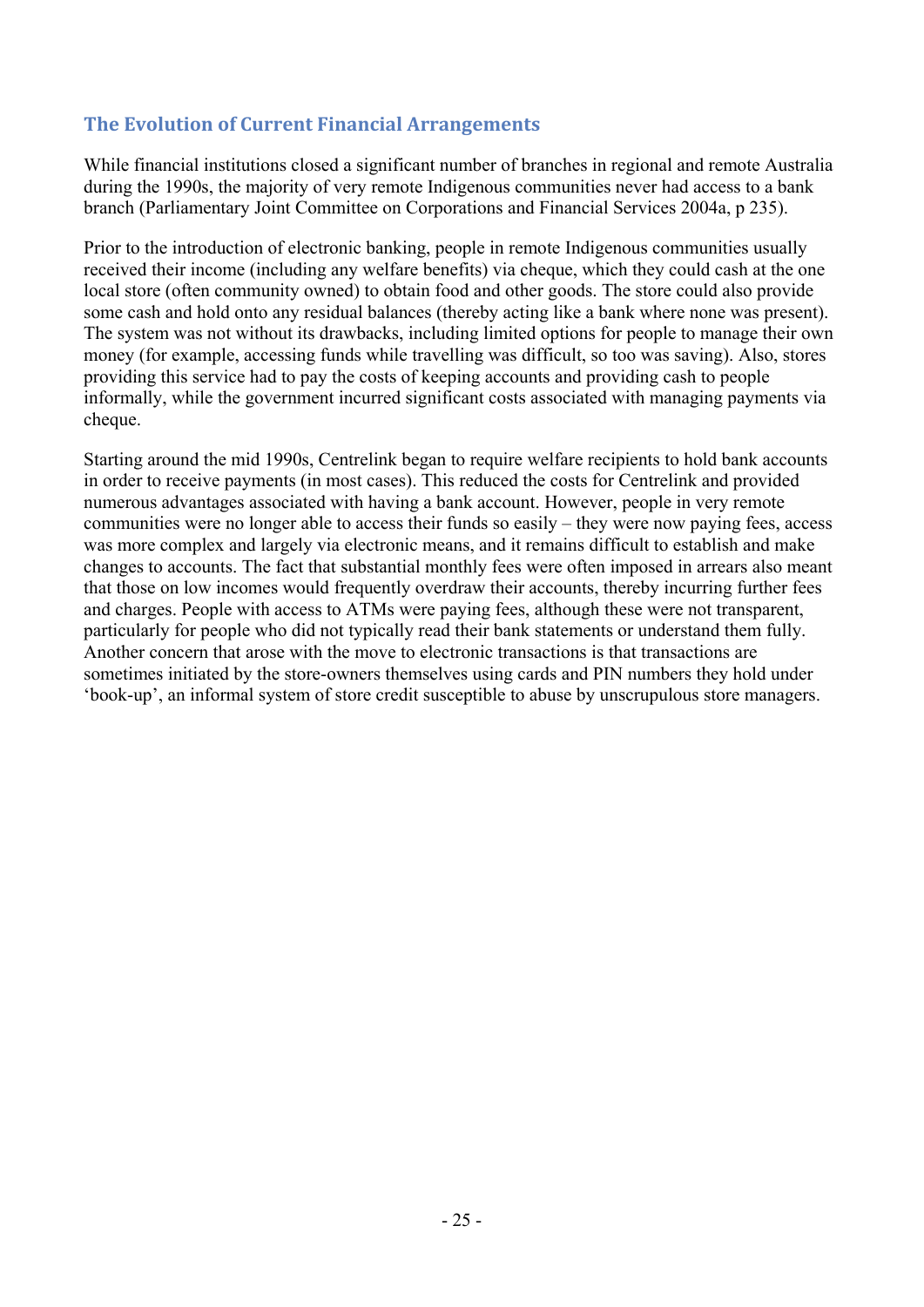| Name                                                         | Organisations<br>Supporting        | Administering<br>Organisations                             | <b>Description</b>                                                                                                                                                                                                                          | or Individuals<br>Communities<br>Eligible |
|--------------------------------------------------------------|------------------------------------|------------------------------------------------------------|---------------------------------------------------------------------------------------------------------------------------------------------------------------------------------------------------------------------------------------------|-------------------------------------------|
| AddsUP Savings<br>Plan                                       | <b>NAB</b>                         |                                                            | Financial literacy and matched savings program for people who have<br>repaid their No Interest Loan Scheme (NILS) or StepUp loan.                                                                                                           |                                           |
| Indigenous Network<br><b>AFCCRA's</b>                        | AFCCRA                             | AFCCRA                                                     | AFFCRA facilitate an Indigenous network of financial counsellors and<br>conference, maintaining an Indigenous Network and holding an<br>workers nationally, including attendance at AFCCRA's national<br>Indigenous Workers Forum annually. |                                           |
| Banking Story                                                | Westpac                            |                                                            | Pictorial representation of how to complete banking transactions in<br>conjunction with supporting programs.                                                                                                                                |                                           |
| Commonwealth<br>Counselling<br>Financial                     | FaHCSIA                            | FaHCSIA                                                    | and make informed choices. Services include advice and information,<br>Helps people in financial difficulty to address their financial problems<br>advocacy and referral.                                                                   |                                           |
| Dealing with Book-<br>Up: A Guide, Book<br>Up: The Key Facts | <b>ASIC</b>                        | <b>ASIC</b>                                                | Publications providing information on 'book up', an informal system of<br>credit offered by stores and traders in rural and remote areas.                                                                                                   | Downloadable                              |
| Skills Volunteering<br>East Kimberley<br>Program             | Jarwun, NAB                        | Skilled volunteers                                         | Assisting Indigenous organisations with economic and social<br>development, including review of existing literacy programs.                                                                                                                 | East Kimberley                            |
| Emergency Relief<br>Program                                  | FaHCSIA                            | organisations in<br>communities<br>Community<br>Indigenous | immediate crisis situation in a way that maintains the dignity of the<br>Payments to assist people in financial crisis to deal with their<br>individual and encourages self reliance.                                                       |                                           |
| ESSI Money                                                   | Queensland (BoQ)<br>Bank of        | <b>Financial Basics</b><br>Foundation                      | Online money management game.                                                                                                                                                                                                               |                                           |
| Family Income<br>Management                                  | Centrelink,<br>FaHCSIA,<br>Westpac | Partnerships<br>Cape York                                  | Working with Indigenous families to develop money management,<br>budgeting and saving skills.                                                                                                                                               | Nth Qld                                   |
| counselling<br>Financial                                     | State and Territory<br>Government  | State and Territory<br>Governments                         | Helps people in financial difficulty to address their financial problems<br>and make informed choices.                                                                                                                                      |                                           |
| Financial First Steps                                        | Westpac                            | Westpac                                                    | participating in Community Development Employment Projects.<br>A workshop on basic money management for young adults                                                                                                                        | NT, Nth Qld                               |

Attachment F: A Summary of Some Existing Programs **Attachment F: A Summary of Some Existing Programs**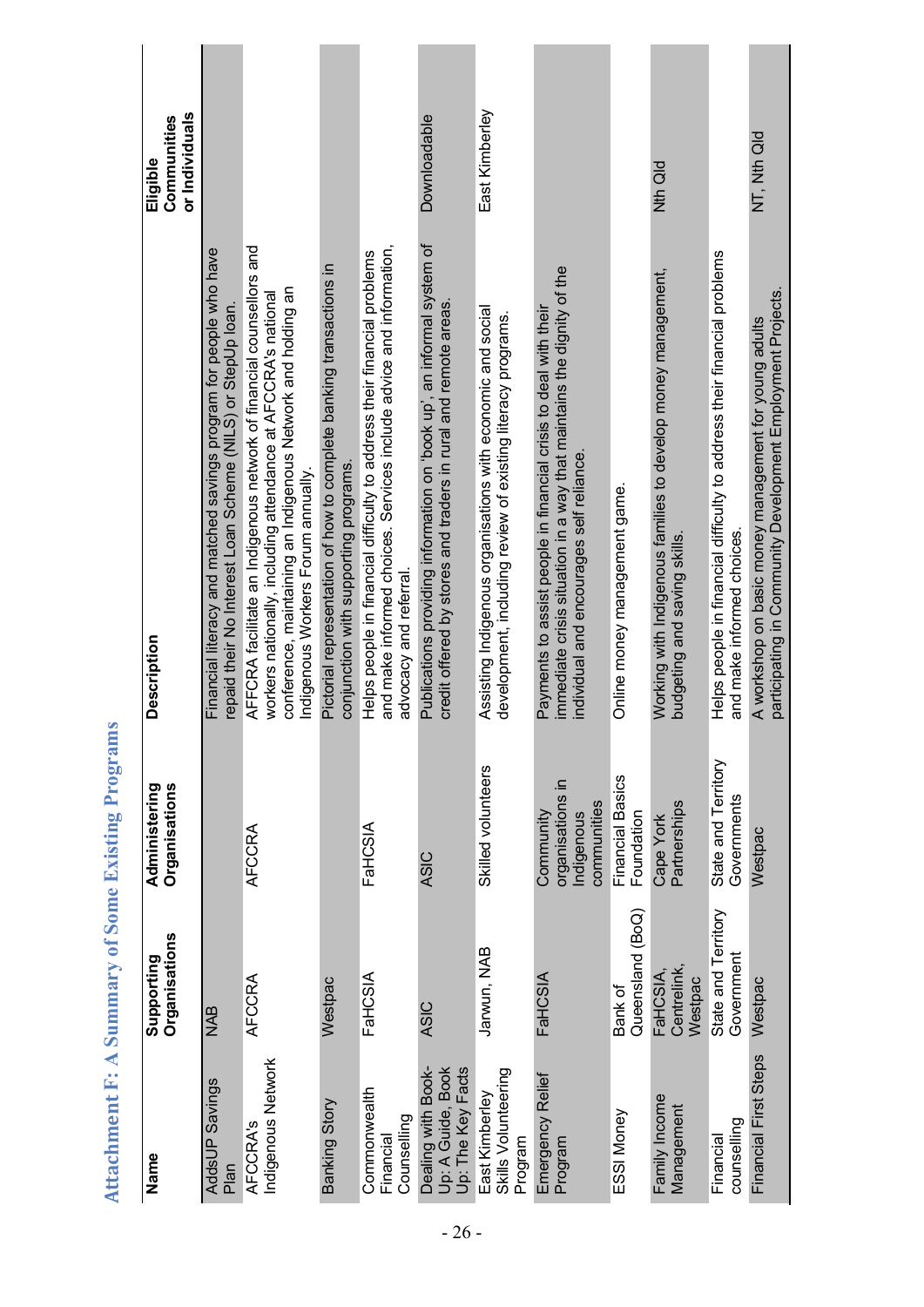| Name                                                              | Organisations<br>Supporting                                         | Organisations<br>Administering | Description                                                                                                                                                                                                                                               | or Individuals<br>Communities<br>Eligible                                                             |
|-------------------------------------------------------------------|---------------------------------------------------------------------|--------------------------------|-----------------------------------------------------------------------------------------------------------------------------------------------------------------------------------------------------------------------------------------------------------|-------------------------------------------------------------------------------------------------------|
| Financial literacy<br>and e-learning<br>grants                    | CBA                                                                 | <b>ABQ</b>                     | Grants to assist primary and secondary students to develop financial<br>literacy and technology school.                                                                                                                                                   | Indigenous community<br>schools                                                                       |
| Financial Literacy<br>Project                                     | <b>ANZ</b>                                                          | LCD                            | TCU is the working partner in ANZ's financial literacy and Indigenous<br>capacity building programs                                                                                                                                                       | $_{\mathsf{z}}^{\mathsf{h}}$                                                                          |
| Resource Support<br>Management<br>Financial<br>Units              | FaHCSIA                                                             | FaHCSIA                        | organisations and workers delivering Money Management Services<br>Training, mentoring, capacity building, ongoing support for<br>(see below).                                                                                                             | Select locations in NT<br>and WA.                                                                     |
| Management<br>Income                                              | FaHCSIA                                                             | Centrelink                     | Ensuring a share of income support and family assistance payments<br>cannot be spent on excluded goods (e.g. alcohol).                                                                                                                                    | response communities<br>NT emergency                                                                  |
| Indigenous Banking<br>Team                                        | CBA                                                                 | CBA                            | Works with local partners to tailor money management programs to<br>meet the unique needs of individual communities.                                                                                                                                      |                                                                                                       |
| Assistance Line<br>Indigenous<br>Consumer                         | CBA                                                                 | CBA                            | A customer assistance line offering toll-free access to banking services<br>provide a relevant banking service for remote Indigenous consumers to<br>for remote customers. A consumer assistance line developed to<br>assist with money management needs. | Qld, NT, WA                                                                                           |
| Assistance Network<br>Indigenous<br>Consumer<br>(ICAN)            | <b>ICAN</b>                                                         | <b>ICAN</b>                    | Provides consumer education, advocacy and financial counselling<br>services to Indigenous consumers across the nation                                                                                                                                     | Nth Qld                                                                                               |
| Mentorship Program<br>Counselling<br>Indigenous<br>Financial      | <b>ICAN</b>                                                         | ICAN, CBA                      | Aims to increase the number of Indigenous and financial counsellors by<br>supporting Indigenous people to undertake accredited training                                                                                                                   |                                                                                                       |
| <b>Outreach Program</b><br>Counselling<br>Indigenous<br>Financial | Rights Movement,<br>Aboriginal Legal<br>Commonwealth<br><b>Bank</b> |                                | Provides consumer advocacy services and money management skills,<br>as well as addressing immediate financial hardship                                                                                                                                    | APY lands and around<br>Port Augusta, SA                                                              |
| Indigenous Money<br><b>Mentor Network</b>                         | <b>NAB</b>                                                          | Local service<br>providers     | Provides face-to-face support to Indigenous peoples on low incomes<br>who are financially marginalised (including casework, supported<br>referral, access to microfinance)                                                                                | Alice Springs, Darwin,<br>Penrith, Melbourne,<br>Mackay, Lismore,<br>Western Sydney<br>Parramatta and |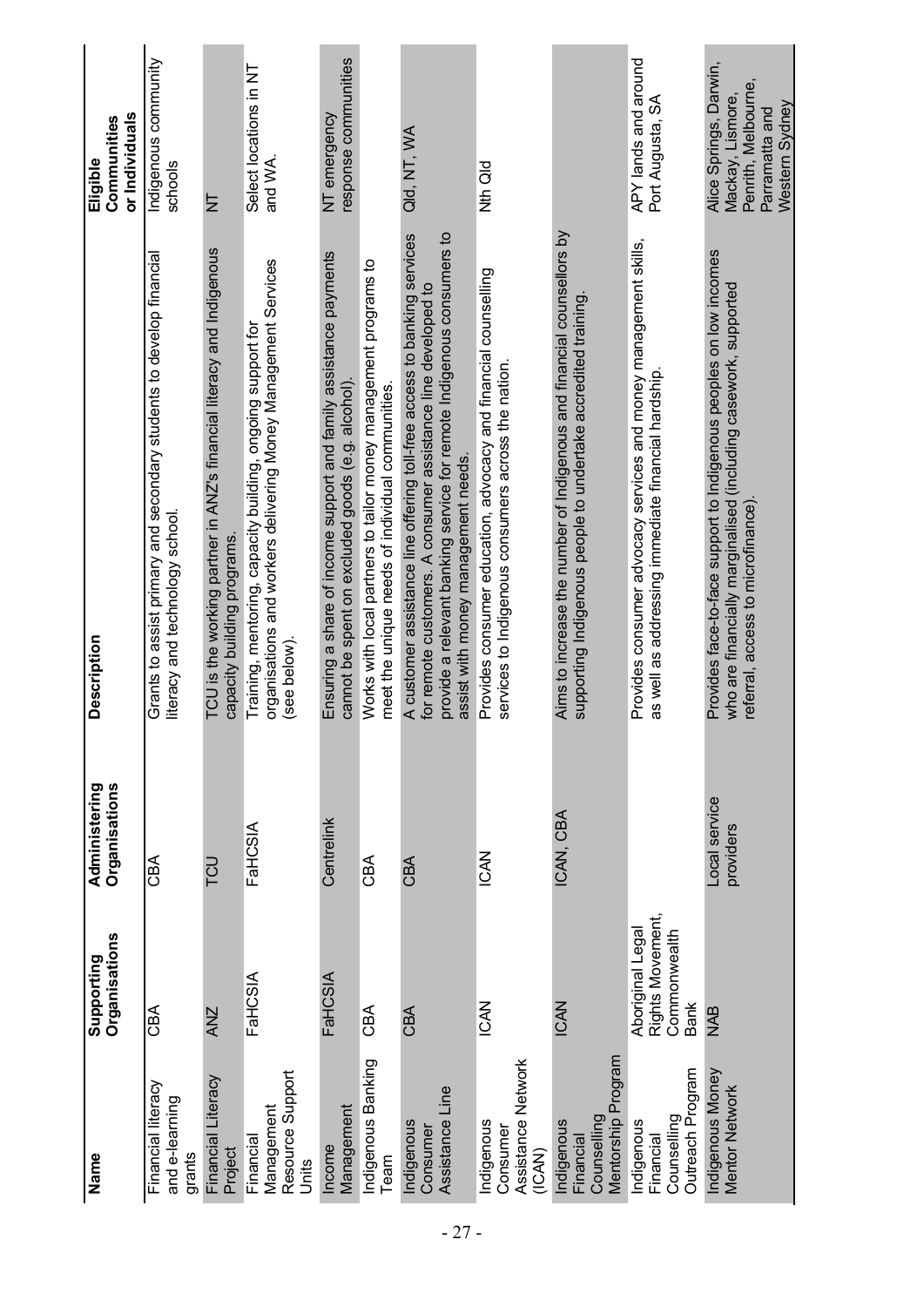| Name                                       | Organisations<br>Supporting                    | Administering<br>Organisations                              | Description                                                                                                                                                                                 | or Individuals<br>Communities<br>Eligible                                 |
|--------------------------------------------|------------------------------------------------|-------------------------------------------------------------|---------------------------------------------------------------------------------------------------------------------------------------------------------------------------------------------|---------------------------------------------------------------------------|
| Indigenous Netbank<br>Training             | <b>CBA</b>                                     | <b>ICAN</b>                                                 | Helps Indigenous people to use CBA's internet banking service<br>effectively                                                                                                                | Nth Qld                                                                   |
| Outreach Program<br>Indigenous             | <b>ASIC</b>                                    | <b>ASIC</b>                                                 | ASIC officers meet with Indigenous consumers and organisations to<br>take complaints and progress project work on specific financial<br>services issues impacting on Indigenous consumers.  |                                                                           |
| Money \$tory                               | Little Fish                                    | Little Fish                                                 | Provides communication and capacity building services, including<br>financial literacy resources and training to organisations and<br>businesses - particularly in cross cultural contexts. | $\overline{z}$                                                            |
| Income, Manage<br>Manage Your<br>Your Life | CBA                                            | Centacare, Caritas                                          | Financial counsellors working with community groups to train and<br>resource Indigenous communities in financial management.                                                                | Forbes, Western NSW<br>Diocese of Wilcannia-                              |
| Matched Savings<br>Plan                    | Centrelink                                     | Centrelink                                                  | Matched savings up to \$500. Preconditions including completion of<br>financial literacy courses.                                                                                           | Compulsory income<br>management<br>participants                           |
| MilbaDjunga                                | <b>ASIC</b>                                    | QLD, NT and WA<br>ASIC, Education                           | A financial literacy program currently involving 14 primary and<br>secondary schools.                                                                                                       | Selected schools in<br>QLD, NT and WA                                     |
| MoneyBusiness                              | FaHCSIA, ANZ                                   | Local service<br>providers                                  | Community based money management program.                                                                                                                                                   | Katherine, Tennant<br>Niguiu, Kununura<br>Creek, Galiwin'ku,<br>Geraldton |
| Management<br>Courses<br>Voney             | FaHCSIA                                        | FaHCSIA                                                     | They can teach participants how to budget, develop a savings plan and<br>Free courses that can help participants to improve their financial skills.<br>understand debt and credit.          | Select locations in WA,<br>NT and QLD                                     |
| Management<br>Services<br>Money            | FaHCSIA                                        | FaHCSIA                                                     | Money management services provide practical and essential support to<br>help people build longer-term capability to manage their money better<br>and increase financial resilience.         |                                                                           |
| MoneyMob<br>Talkabout                      | FaHCSIA                                        | Matrix on Board                                             | Financial literacy education programs delivered to children, young<br>people and adults in remote locations through a travelling 4WD                                                        | $\frac{\mathsf{L}}{\mathsf{L}}$                                           |
| my Moola (pilot)                           | ANZ, First Nations<br>Foundation               | First Nations<br>Foundation                                 | Financial literacy and personal development program.                                                                                                                                        | Shepparton                                                                |
| National Indigenous<br>Consumer Strategy   | Ministerial Council<br>on Consumer<br>Affairs. | National Indigenous<br>Consumer Strategy<br>Reference Group | Action plan addressing trading practices, housing, consumer literacy.                                                                                                                       |                                                                           |
| Moola Talk Comic                           | ASIC                                           | ASIC                                                        | Comic series set in remote and regional Indigenous communities<br>covering banking.                                                                                                         | Downloadable                                                              |